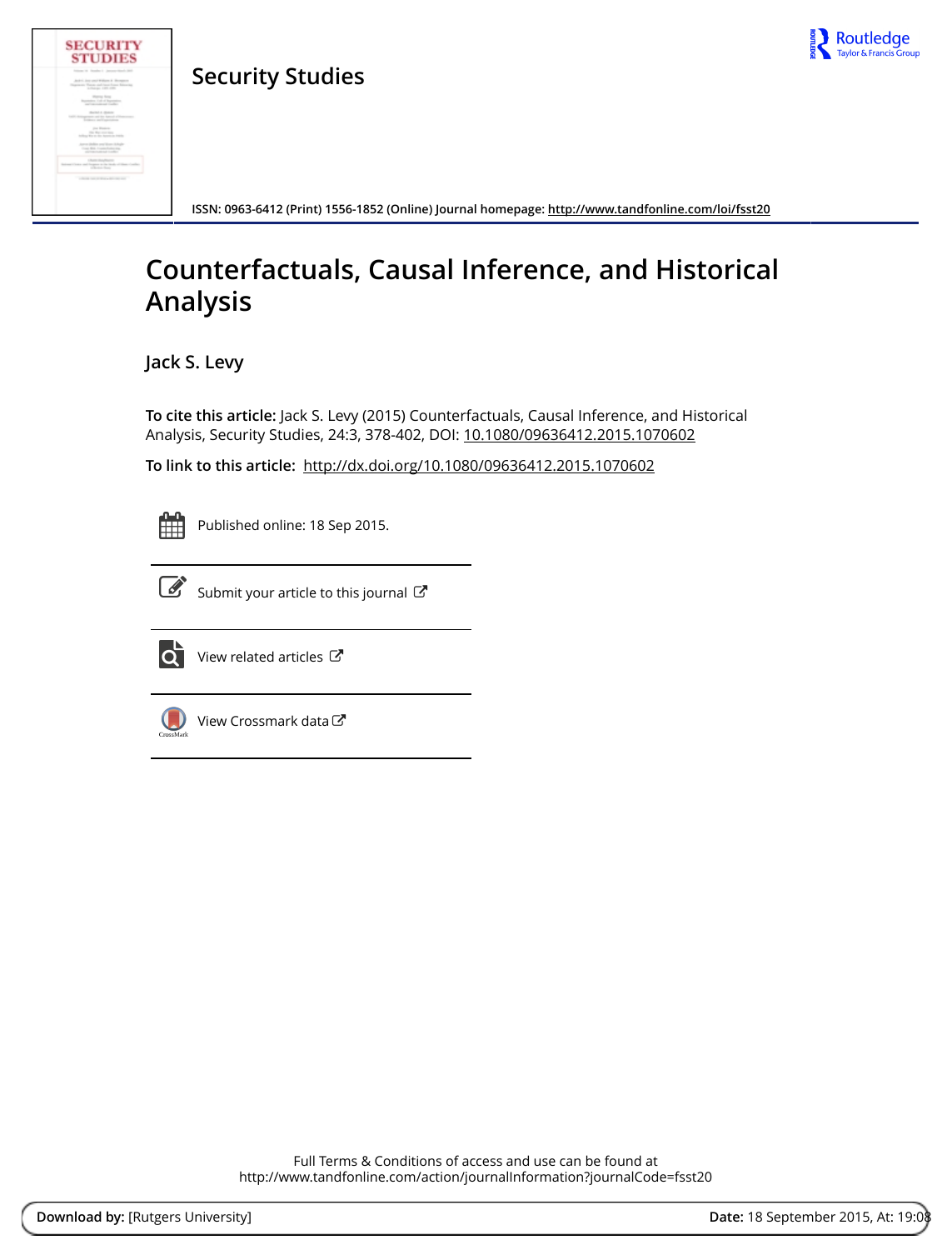

## **Counterfactuals, Causal Inference, and Historical Analysis**

## JACK S. LEVY

*I focus primarily on the utility of counterfactual analysis for helping to validate causal inferences in historical analysis. How can we use what did not happen but which easily could have happened to understand what did happen? With an infinite number of things that might have happened, and with temptations to construct "counterfactuals of convenience" to bolster one's preferred historical interpretations or political preferences, we need a set of rules or best practices for evaluating the scientific legitimacy of counterfactuals. Building on earlier work in several disciplines, I develop a set of criteria for the conduct of counterfactual analysis in historical case studies. The best counterfactuals begin with clearly specified plausible worlds involving small and easily imaginable changes from the real world. They make relatively short-term predictions based on empirically validated theoretical generalizations and on secondary counterfactuals that are mutually consistent. These counterfactuals are also sensitive to strategic behavior that might return history to its original course, and they are explicitly tested against competing counterfactuals.*

It is often said that the US Civil War would not have occurred in the absence of slavery, that the First World War would not have happened without the assassination of Austrian archduke Franz Ferdinand, and that the United States would not have initiated the 2003 Iraq War if Al Gore rather than George W. Bush had been the US president. Political leaders defend their policies by emphasizing the disastrous consequences that would have followed from alternative choices. They also invoke counterfactuals to distance themselves from failed policies. Four years after Hillary Clinton voted in the

Jack S. Levy is Board of Governors' Professor of Political Science at Rutgers University and an Affiliate of the Saltzman Institute of War and Peace Studies at Columbia University.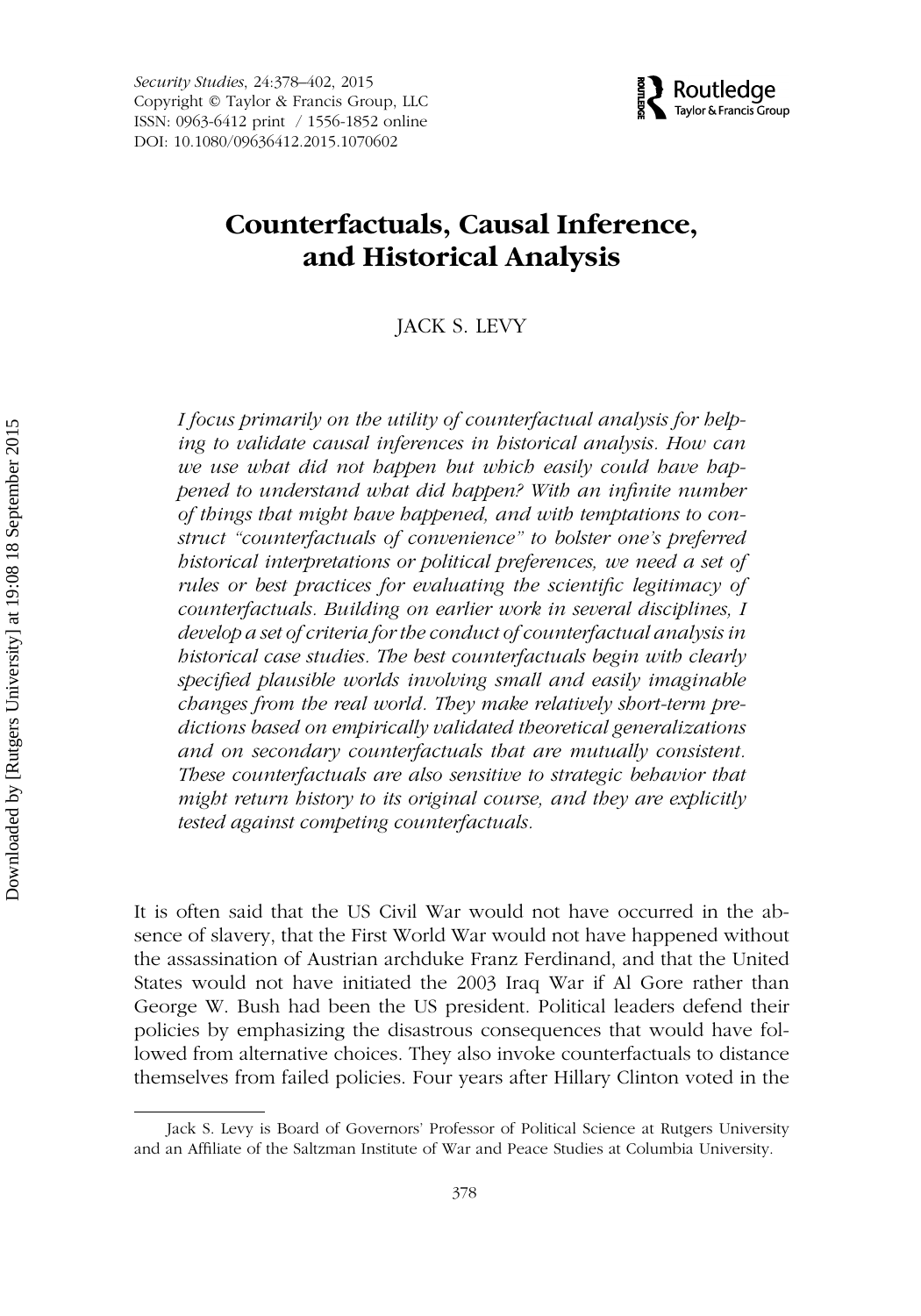Senate to authorize the president to use force in Iraq, she stated that "if we knew then what we know now... I certainly wouldn't have voted that way."<sup>1</sup> Counterfactuals are part of everyday life. Most of us occasionally think about the girl or boy who got away, about "the road not taken," or about the one play that lost our favorite team the championship.

Each of these statements involves a counterfactual—a "possible," "parallel," or "alternate" world in which key features of the real world were not present or took on different values. A counterfactual involves "the mental construction of a course of events which is altered through modification in one or more 'conditions.'"2 More technically, it is a "subjunctive conditional in which the antecedent is known or supposed for purposes of argument to be false."<sup>3</sup>

Historians have invoked counterfactuals ever since Herodotus argued that if the Athenians had not defeated the much stronger Persian forces in the Battle of Salamis (480 BCE), "Hellas would have been conquered by the Persians."<sup>4</sup> Four centuries later, Livy argued that if Alexander the Great had invaded Rome he would have been defeated.<sup>5</sup> Historians have been quite divided, however, as to the analytic utility of counterfactuals. Michael Oakeshott argued that counterfactual history "is not merely bad or doubtful history, but the complete rejection of history... a monstrous incursion of science into the world of history."<sup>6</sup> Criticisms of counterfactual history (or "what if" history, or "allohistory") are nicely summarized by E. H. Carr's argument that although counterfactuals might be entertaining "parlour games," they are too arbitrary, speculative, and self-serving to contribute to historical understanding. Counterfactuals are too arbitrary in the selection of some key pivotal moments rather than others as starting points in the alternative world, too speculative in the "imaginative history" about what follows from those pivotal moments, and too self-serving in the construction of counterfactuals to support historians' own preferred interpretations or ideological agendas.<sup>7</sup> This tendency to adopt "counterfactuals of convenience"

<sup>1</sup> Interview with Hillary Clinton, *Today*, NBC, 18 December 2006.

<sup>2</sup> Max Weber, *The Methodology of the Social Sciences*, trans. Edward A. Shils and Henry A. Finch (New York: Free Press, [1905] 1949), 173.

<sup>3</sup> Philip E. Tetlock and Aaron Belkin, "Counterfactual Thought Experiments in World Politics: Logical, Methodological, and Psychological Perspectives," in *Counterfactual Thought Experiments in World Politics*, ed. Tetlock and Belkin (Princeton, N.J.: Princeton University Press, 1996), 4.

<sup>4</sup> Herodotus, *The Histories*, in *The Landmark Herodotus*, ed. by Robert B. Strassler, trans. Andrea L. Pervis (New York: Pantheon Books, 2007), 7.139.

<sup>5</sup> Livy, *History of Rome from Its Foundation*, Book IX, trans. Betty Radice (Harmondsworth, UK: Penguin, 1982), 9.17–19.

<sup>6</sup> Michael Oakeshott, *Experience and Its Modes* (Cambridge: Cambridge University Press, 1933), 129.

<sup>7</sup> E. H. Carr, *What is History?* (Harmondsworth, UK: Penguin Books, 1964), 97. See also Philip E. Tetlock and Geoffrey Parker, "Counterfactual Thought Experiments: Why We Can't Live without Them &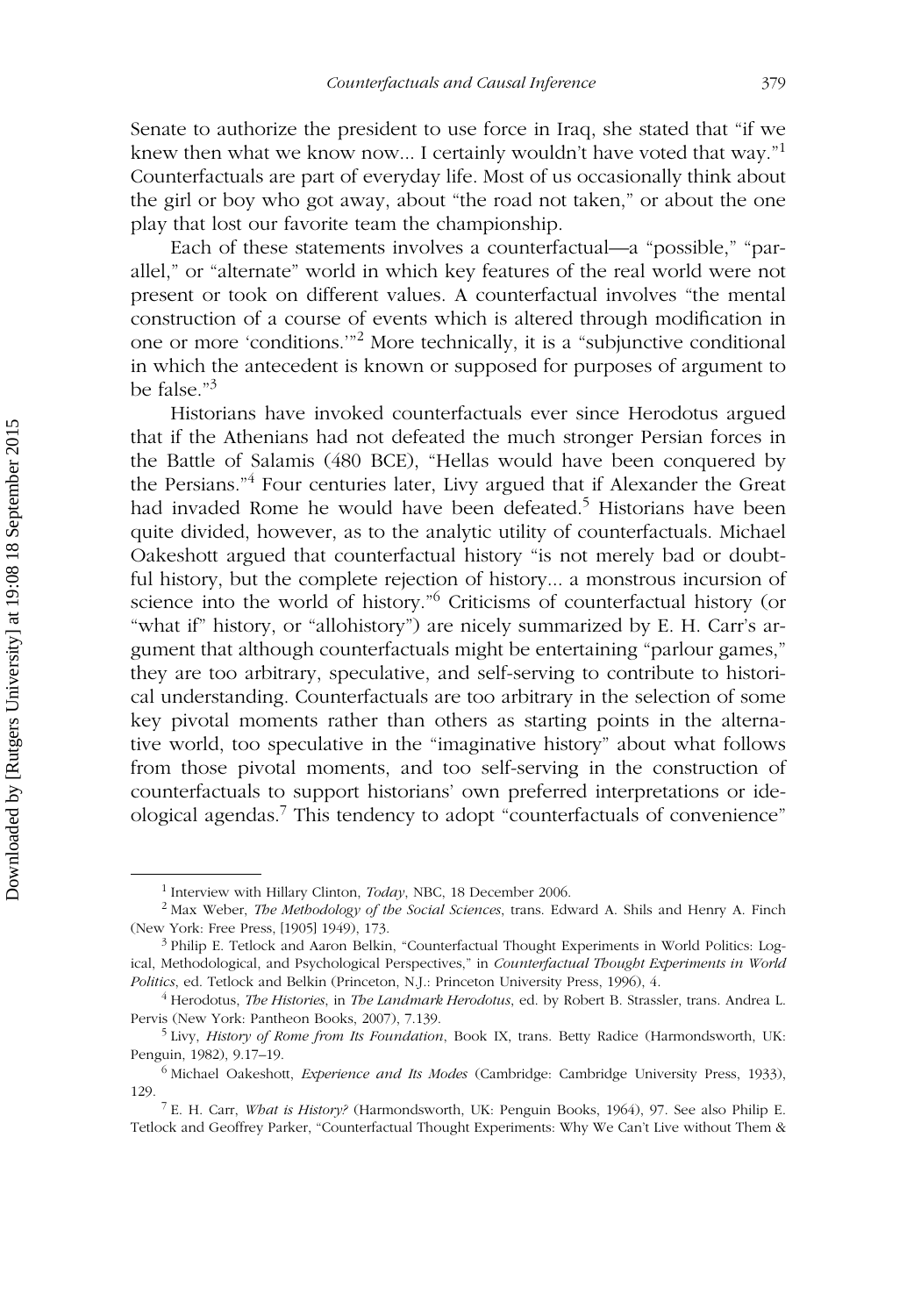is hardly new. Some argue that Livy used the counterfactual of Alexander's failure to conquer Rome as a veiled critique of the great man theory of history, of the anti-Republican tradition in Rome, and possibly of Augustus himself.<sup>8</sup>

Other historians, while often acknowledging potential problems inherent in the use of counterfactuals, emphasize the potential utility, or at least inescapability, of counterfactual history. In response to arguments like Walter Rathenau's that history should focus on "what is and what was, not what would be and what would have been," others respond that to explain what is or what was, one must identify causes.<sup>9</sup> Statements about causes carry implications about what could have been if actors had made different choices or if conditions had been slightly different. Knowledge about what might have been can help explain what actually was. Historical actors themselves think in terms of the alternative futures associated with the different choices they might make, and to understand the choices actors made the historian must consider those alternative futures, which are now alternative pasts. Thus Niall Ferguson argues that "to understand... [history]... as it actually was, we therefore need to understand *how it actually wasn't—*but how, to contemporaries, it might have been."<sup>10</sup> Similarly, Paul Schroeder argues that the value of counterfactual reasoning for historians is "to shed light on what actually did happen, why it did, and what it means."<sup>11</sup> This view is shared by most social scientists. Max Weber writes that "in order to penetrate to the real causal interrelationships, *we construct unreal* ones." Bruce Bueno de Mesquita claims that "we cannot understand what happened in reality without understanding what did not happen but might have happened under other circumstances."<sup>12</sup>

How We Must Learn to Live with Them," in *Unmaking the West: "What If?" Scenarios That Rewrite World History*, ed. Tetlock, Richard Ned Lebow, and Parker (Ann Arbor: University of Michigan Press, 2006), 28–33. Richard J. Evans develops the self-serving theme and argues that "wishful thinking is everywhere in the world of historical counterfactual," in Evans, *Altered Pasts: Counterfactuals in History* (Waltham, MA: Brandeis University Press, 2013), chap. 1. Gavriel Rosenfeld argues that "[a]lternative history is inherently presentist," designed to advance a policy agenda. Rosenfeld, *The World Hitler Never Made: Alternate History and the Memory of Nazism* (New York: Cambridge University Press, 2005), 10.

<sup>8</sup> Ruth Morello, "Livy's Alexander Digression (9.17–19): Counterfactuals and Apologetics," *Journal of Roman Studies* 92 (2002): 62–85.

<sup>9</sup> Quoted in Evans, *Altered Pasts*, 125. As Carr himself noted, "the study of history is a study of causes." Carr, *What Is History?* 87.

<sup>10</sup> Niall Ferguson, "Virtual History: Toward a 'Chaotic' Theory of the Past," in *Virtual History: Alternatives and Counterfactuals*, ed. Ferguson (New York: Basic Books, 1999), 87.

<sup>&</sup>lt;sup>11</sup> Paul W. Schroeder, "Embedded Counterfactuals and World War I as an Unavoidable War," in Schroeder, *Systems, Stability, and Statecraft: Essays on the International History of Modern Europe*, ed. David Wetzel, Robert Jervis, and Jack S. Levy (New York: Palgrave, 2004), 157.

<sup>12</sup> Weber, *Methodology of the Social Sciences*, 185–86; Bruce Bueno de Mesquita, "Counterfactuals and International Affairs: Some Insights from Game Theory," in *Counterfactual Thought Experiments*, ed. Tetlock and Belkin, 229.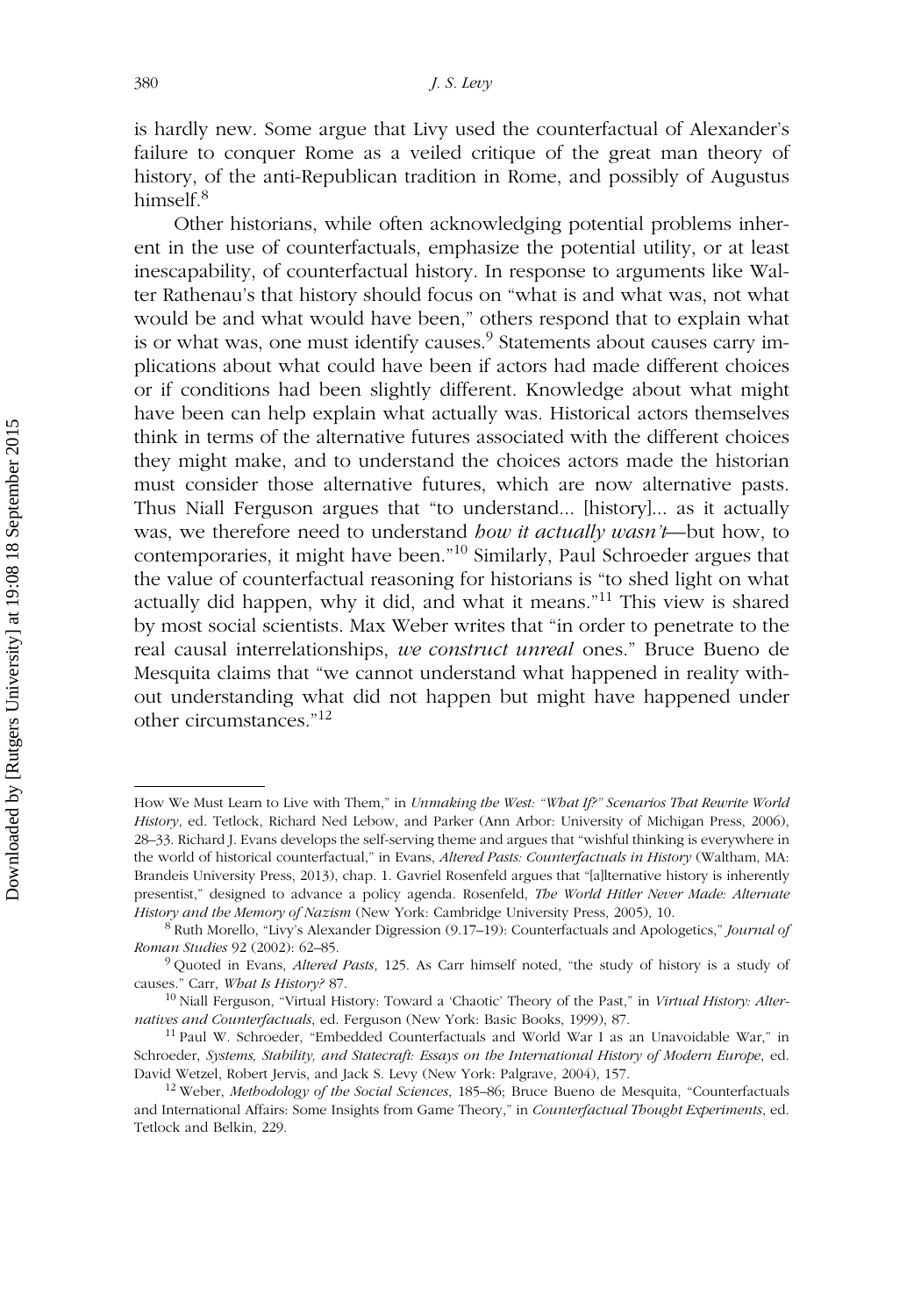At the same time, scholars recognize that counterfactuals raise difficult methodological questions. Causal statements about the real world are, at least in principle, more amenable to empirical tests than those about the counterfactual world because the key causal and contextual variables of the former are observable or have observable implications.<sup>13</sup> A counterfactual, however, rests on a nonexistent conditional whose consequences cannot be empirically traced. As a result, a counterfactual proposition "can never be subjected to any direct empirical test."<sup>14</sup> There are an endless number of paths that history might have taken from any given starting point. In the absence of observable data, how do we select among them? How can we say that some counterfactuals are more scientifically legitimate, valid, or useful than others?<sup>15</sup>

There are many different uses of counterfactuals, and scholars in numerous disciplines have taken an interest in counterfactuals.<sup>16</sup> In this article I focus primarily on the utility of counterfactual analysis for helping to validate causal inferences in case study and historical research. How can counterfactuals be used to support arguments about the causal impact of particular variables in a particular historical episode? How can we use what did not happen but that might have happened to help understand what did happen? This engages the closely related question of whether history might have turned out differently if key conditions or leaders had been different or if particular events had not occurred. To put this discussion in context, however, I begin by reviewing the different types of counterfactuals and uses to which they have been put. I then develop criteria for evaluating the scientific utility or legitimacy of counterfactuals in case study analysis.

<sup>&</sup>lt;sup>13</sup> As Hume reminds us, however, there are limits to the empirical validation of a hypothesized causal relationship.

<sup>14</sup> Nelson Goodman, *Fact, Fiction, & Forecast*, 4th ed. (Cambridge, MA: Harvard University Press, 1983), 4.

<sup>&</sup>lt;sup>15</sup> A similar problem plagues quantitative analysis. Although one can observe the effects of a treatment on one individual/unit and the effects of a nontreatment on another individual/unit, it is impossible to observe the effects of both a treatment and nontreatment on a single individual/unit under identical conditions. The growing recognition of this central problem of causal inference among large-N researchers has led to attempts to develop statistical procedures to deal with it, such as the "potential outcomes framework." Stephen L. Morgan and Christopher Winship, *Counterfactuals and Causal Inference Methods and Principles for Social Research* (New York: Cambridge University Press, 2007).

<sup>16</sup> In philosophy, see David Lewis, *Counterfactuals* (Cambridge, MA: Harvard University Press, 1973); John Collins, Ned Hall, and L. A. Paul, eds., *Causation and Counterfactuals* (Cambridge, MA: MIT Press, 2004). In economics, see Robert Fogel, *Railroads and American Economic Growth: Essays in Econometric History* (Baltimore, MD: Johns Hopkins University Press, 1964); Peter D. McClelland, *Causal Explanation and Model Building in History, Economics, and the New Economic History* (Ithaca, NY: Cornell University Press, 1975). In literature, film, and popular culture, see Ferguson, "Virtual History," 1–90; Rosenfeld, *The World Hitler Never Made*, chap. 1; Evans, *Altered Pasts*.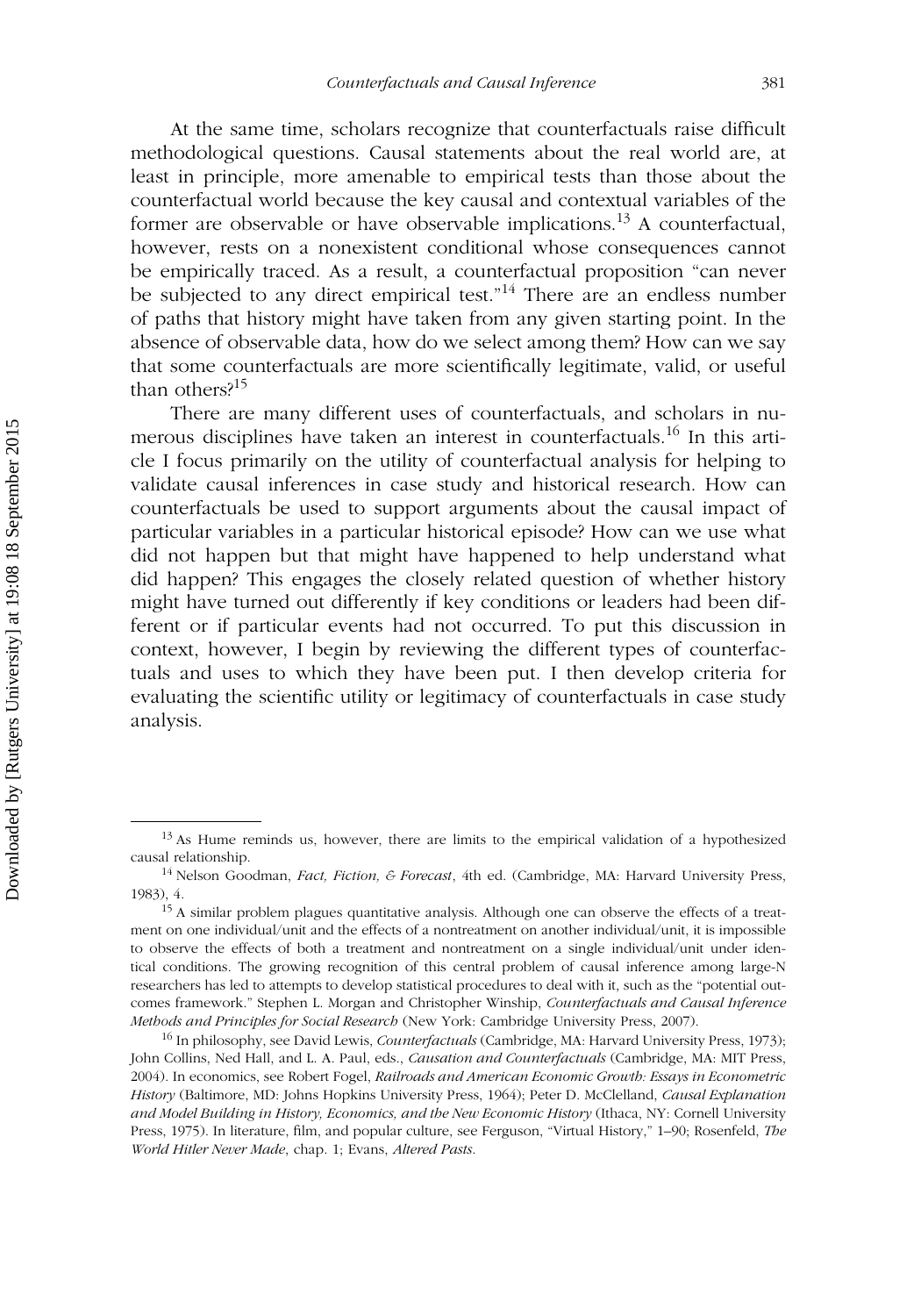### TYPES AND USES OF COUNTERFACTUALS

Scholars differentiate among different types and uses of counterfactuals.<sup>17</sup> One distinction is between the methodological, epistemological, or evaluative use of counterfactuals and the descriptive analysis of counterfactuals.<sup>18</sup> The first, which is the primary focus of this article, addresses the methodological question of how we should use counterfactuals in social science for the purposes of exploring causality or of analyzing whether history had to turn out as it did. What are the criteria by which we should evaluate the utility of counterfactual arguments in social science or history? The descriptive analysis of counterfactuals, common among social psychologists and cognitive scientists, focuses on how people actually use counterfactuals in thinking about the world. Do people think about factual and counterfactual questions differently? How do their cognitive and motivational biases affect counterfactual judgments and inferences?<sup>19</sup>

Another important distinction is between "plausible world" counterfactuals and "miracle counterfactuals."20 Plausible world counterfactuals, or "minimal rewrite" counterfactuals, involve antecedents that one could easily imagine having occurred (a failed assassination attempt, for example).<sup>21</sup> They include historical "near misses" or missed opportunities. We could ask, for example, how close the Cuban missile crisis came to escalating to war, including nuclear war.<sup>22</sup> Miracle counterfactuals impose no constraints on the values of key variables in the alternative world and no requirement for an explanation of how the alternative world might have emerged from the real world.

 $18$  Ibid.,  $4-5$ .

<sup>17</sup> For more discussion see Tetlock and Belkin, "Counterfactual Thought Experiments," 3–16. I leave aside the "entertainment" value of counterfactual history.

<sup>19</sup> Neal J. Roese and James M. Olson, *What Might Have Been: The Social Psychology of Counterfactual Thinking* (Mahwah, NJ: Lawrence Erlbaum, 1995); Philip E. Tetlock, *Expert Political Judgment* (Princeton, NJ: Princeton University Press, 2005); Richard Ned Lebow, *Forbidden Fruit: Counterfactuals and International Relations* (Princeton, NJ: Princetown University Press, 2010), chaps. 5–6.

<sup>20</sup> For "plausible world" counterfactuals, see Gregory Hawthorn, *Plausible Worlds: Possibility and Understanding in History and the Social Sciences* (New York: Cambridge University Press, 1991). For "miracle counterfactuals," see Lewis, *Counterfactuals*, 75–77; James D. Fearon, "Causes and Counterfactuals in Social Science: Exploring an Analogy between Cellular Automata and Historical Processes," in *Counterfactual Thought Experiments in World Politics*, ed. Tetlock and Belkin, 39–67.

<sup>&</sup>lt;sup>21</sup> For the term "minimal rewrite counterfactuals," see Tetlock and Belkin, "Counterfactual Thought Experiments," 23.

<sup>&</sup>lt;sup>22</sup> For an analysis of US and Soviet missed opportunities to de-escalate the Cold War, see Deborah Welch Larson, *Anatomy of Distrust: U.S.-Soviet Relations during the Cold War* (Ithaca, NY: Cornell University Press, 1997).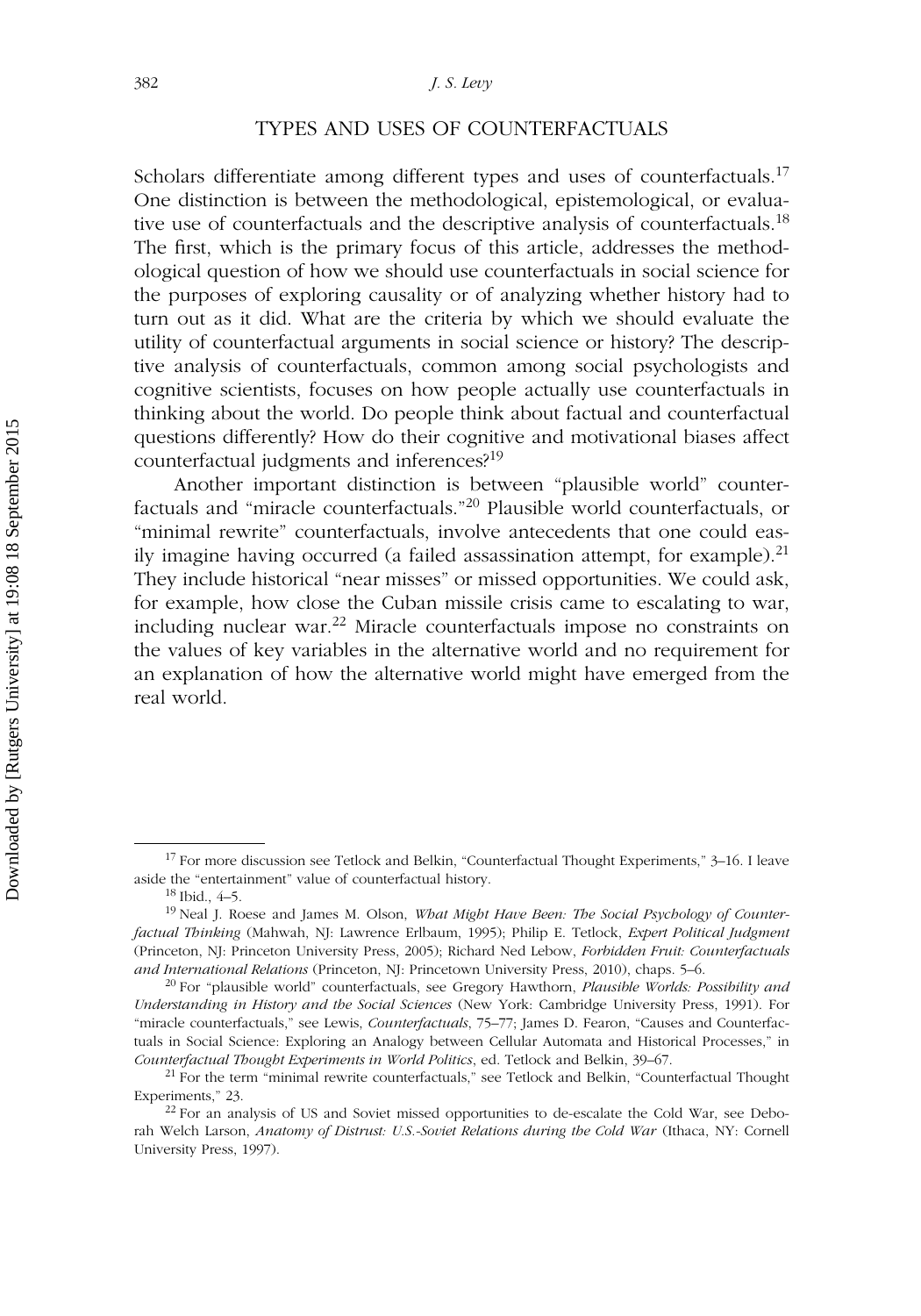The plausible/miracle world distinction is closely linked to the distinction between idiographic (or historiographical) counterfactuals and nomothetic (or generalizing) counterfactuals.<sup>23</sup> The former aims to explain or understand a particular historical episode or development, while the latter aims to explore more general theoretical arguments. Scholars using nomothetic counterfactuals begin with a theoretical model and then trace the logical implications of the model by analyzing its predictions under a wide range of different conditions, regardless of whether those conditions are historically realistic. The goal of nomothetic counterfactuals "is not historical understanding; rather, it is to pursue the logical implications of a theoretical framework."<sup>24</sup>

Counterfactuals are also used pedagogically—to encourage people to think through the logical implications of their arguments or theories, to confront inconsistencies, to recognize moral double standards, to empathize with those in particular situations or cultures, to recognize biases in their thought processes, to assess moral responsibility, or more generally to think about the world in different ways.25 If I am convinced my historical interpretation is correct, but reject a counterfactual implication that follows logically from it, I need to modify my argument. Similarly, counterfactual thought experiments also can help people identify double standards in moral judgments, by forcing people to think about whether their emotional response to an event in the real world would be any different in a hypothetical world in which identities were changed. These kinds of consistency probes are one useful role for miracle counterfactuals, where there are no constraints on the feasibility of alternative worlds.

Scholars often use idiographic counterfactuals to facilitate judgments of moral responsibility by asking whether it is reasonable to expect that an individual political leader could have acted differently under the circumstances.<sup>26</sup> That requires the analyst to identify the range of choices facing political leaders and the likely consequences of alternative choices given existing constraints. Counterfactuals also provide a normative standard in the law; we often ask "what would a reasonable person have done."

Counterfactual thought experiments can be used to think through the implications of a theory when it is impossible to perform an experimental or empirical analysis. A famous example from physics is "Schrodinger's Cat." ¨

<sup>&</sup>lt;sup>23</sup> Tetlock and Belkin, "Counterfactual Thought Experiments,"  $7-10$ . The idiographic/nomothetic distinction refers to what is being explained, rather than how one explains it. A theory-driven explanation of an individual historical case is idiographic. Jack S. Levy, "Explaining Events and Testing Theories: History, Political Science, and the Analysis of International Relations," in *Bridges and Boundaries: Historians, Political Scientists, and the Study of International Relations*, ed. Colin Elman and Miriam Fendius Elman (Cambridge, MA: MIT Press, 2001), 45–47.

<sup>24</sup> Tetlock and Belkin, "Counterfactual Thought Experiments," 9.

<sup>25</sup> Ibid., 12–16; Lebow, *Forbidden Fruit*; Daniel Nolan, "Why Historians (and Everyone Else) Should Care about Counterfactuals," *Philosophical Studies* 163, no. 2 (March 2013): 317–35.

<sup>&</sup>lt;sup>26</sup> Tetlock and Belkin, "Counterfactual Thought Experiments," 8.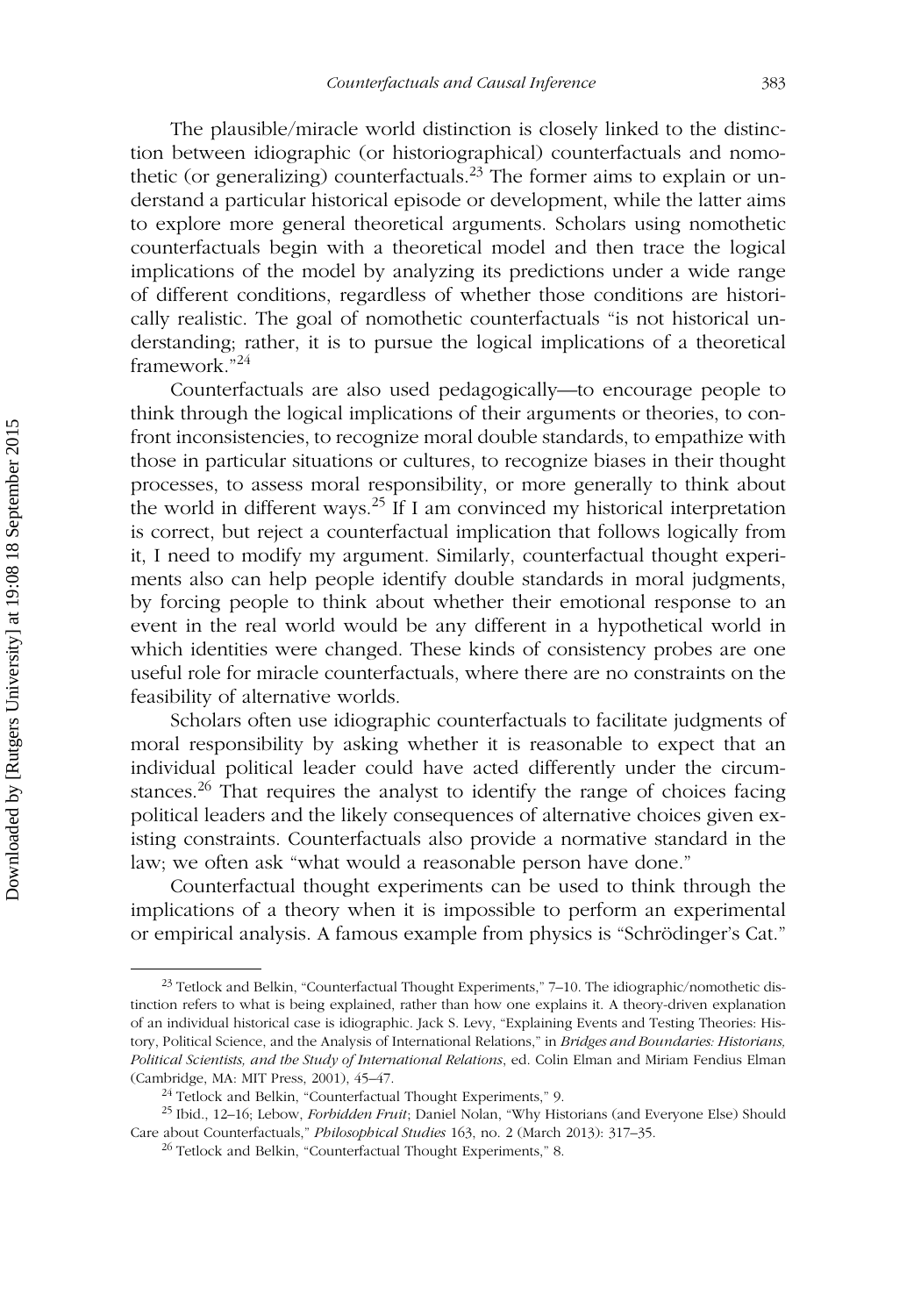Erwin Schrödinger proposed this experiment to help think through the implications of the "Copenhagen interpretation" of quantum mechanics, and the puzzle that a cat (if unobserved) could be simultaneously dead and alive.<sup>27</sup>

Scholars have used counterfactual thought experiments as a "debiasing tool" to help overcome certain inherent psychological biases, particularly the "hindsight bias."<sup>28</sup> There is substantial evidence that peoples' knowledge of a historical outcome increases the a priori probability they subsequently attach to that outcome. As a consequence, people lean more toward determinism than toward contingency in their interpretations of history and see more contingency in future events than in past events. Events that were once considered to be highly improbable are sometimes seen as overdetermined once they happen (the end of the Cold War, for example). People who are exposed to counterfactual scenarios about the past can, to a certain extent, overcome the hindsight bias. They are less likely to hold deterministic views and more likely to recognize the role of contingency.<sup>29</sup>

## COUNTERFACTUALS AND CAUSATION

Much of the importance of counterfactuals derives from their relationship to the analysis of causation. Nearly all causal statements imply some kind of counterfactual. This is particularly clear for statements of necessary conditions, which are defined by a counterfactual. *Necessary condition counterfactuals* take the form "if ∼*x*, then ∼*y*" (if not *x* then not y). They are particularly important because many scholars define causation in terms of necessary conditions and because theoretical propositions and especially historical interpretations positing necessary conditions are fairly common in international relations and diplomatic history.<sup>30</sup> In fact, some qualitative

<sup>&</sup>lt;sup>27</sup> John Gribbin, *In Search of Schrödinger's Cat: Quantum Physics and Reality* (New York: Bantam Books, 1984).

<sup>&</sup>lt;sup>28</sup> Tetlock and Belkin, "Counterfactual Thought Experiments," 15. Baruch Fischoff and Ruth Beyth, "I Knew It Would Happen: Remembered Probabilities of Once-Future Things," *Organizational Behavior and Human Performance* 13, no. 1 (February 1975): 1–16.

<sup>29</sup> Philip E. Tetlock, *Expert Political Judgment*; (the full citation already appears in footnote 19); Lebow, *Forbidden Fruit*, chaps. 5–6. On the tension between promoting more disciplined thinking about counterfactuals and the psychological barriers that must be overcome in the process, see Ian S. Lustick, "Tetlock and Counterfactuals: Saving Methodological Ambition from Empirical Findings," *Critical Review* 22, no. 4 (2010): 427–47.

<sup>&</sup>lt;sup>30</sup> For the necessary condition conception of causation, see Lewis, *Counterfactuals*. For alternative conceptions of causation see Henry E. Brady, "Causation and Explanation in Social Science," in *Oxford Handbook of Political Methodology*, ed. Janet Box-Steffensmeier, Brady, and David Collier (New York: Oxford University Press, 2008), 217–70. For examples of theoretical propositions or historical interpretations involving necessary conditions, see Gary Goertz and Jack S. Levy, eds., *Explaining War and Peace: Case Studies and Necessary Condition Counterfactuals* (New York: Routledge, 2007). H. Stuart Hughes wrote that "the most satisfactory type of causal explanation in history simply tries to locate the factor which, when removed, would make the decisive difference in a given sequence of events... [and]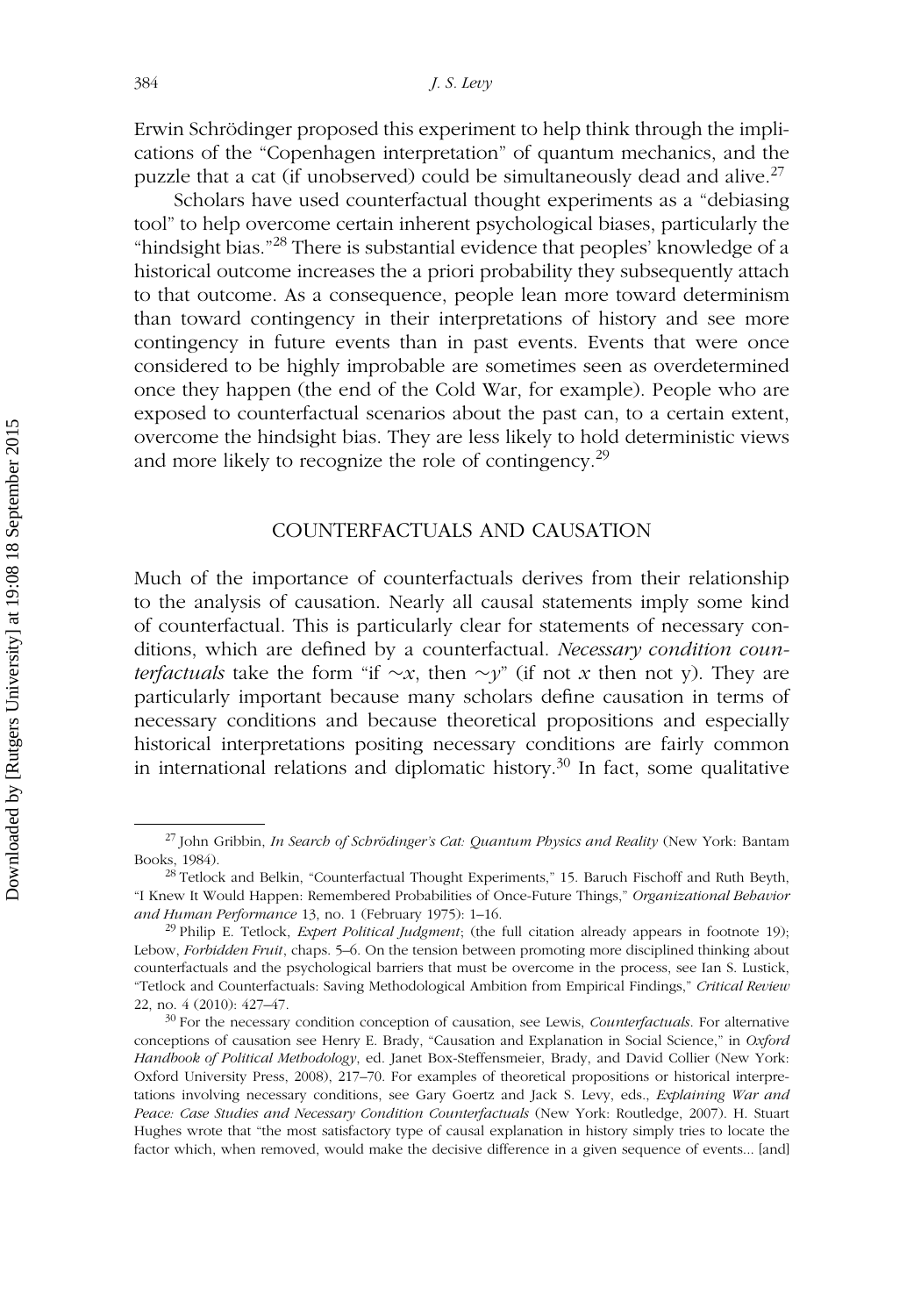methodologists argue that qualitative researchers generally conceive of causation in terms of identifying necessary and sufficient conditions for particular outcomes<sup>31</sup>

Although the most dramatic form of counterfactuals involves necessary conditions and a reversal of outcomes, counterfactuals are not limited to necessary conditions. Any causal statement of the form "*x* is a cause of  $y$ " implies a counterfactual, because it implies that if the value of  $x$  were different, the outcome  $y$  probably would be different.<sup>32</sup> It is conceivable, however, that under some conditions the counterfactual world can have the same outcome as the real world. Some argue, for example, that the First World War would still have occurred if the assassination attempt against Franz Ferdinand had failed.

One kind of causal statement that has no specific counterfactual implications is one positing sufficient conditions. The statement if " $x$  then  $y$ " is uninformative about what would happen in the absence of *x*. There may be another causal factor  $z$  that is also sufficient for  $y$ , and depending on the presence or absence of *z*, *y* may or may not occur in the absence of *x*. The statement "if *x* then *y*" does imply the contrapositive "if ∼y then ∼x." This is a counterfactual, but one that refers to a change in the *outcome* variable, not the causal variable. It has no implications for what outcomes might look like in an alternate world in which a key causal variable takes on a different value. But the issue of counterfactuals involving sufficient conditions is complicated. If  $x$  is sufficient for  $y$ , and if  $x$  is absent, one possible causal path to  $\gamma$  is eliminated. This presumably reduces the probability of  $\gamma$ .

A persuasive confirmation or disconfirmation of a counterfactual hypothesis would have an important bearing on causal relationships in the real world. For hypothesized necessary conditions, counterfactual analysis is the only way to bring argument and evidence to bear on the causal statement. For other causal statements, evaluating their counterfactual implications provides an additional methodological tool for assessing their validity and an additional testable implication of the primary hypothesis. As James Fearon argues, "arguments about the relative importance of possible causes become arguments about the relative plausibility of different counterfactual scenar- $\cos$ ."33

As noted above, counterfactual analysis is an additional tool for analyzing causal relationships. It is not a stand-alone method. For a particular

render the events in question inconceivable." Hughes, "The Historian and the Social Scientist," *American Historical Review* 66, no. 1 (October 1960): 29. See, also, Evans, *Altered Pasts*, 119.

<sup>31</sup> Goertz and Mahoney, *Tale of Two Cultures Qualitative and Quantitative Research in the Social Sciences* (Princeton, NJ: Princeton University Press, 2012), chaps. 3–6.

<sup>32</sup> This is particularly clear if one adopts a probabilistic conception of causality. Ellery Eells, *Probabilistic Causality* (New York: Cambridge University Press, 1991).

<sup>33</sup> James D. Fearon, "Counterfactuals and Hypothesis Testing in Political Science," *World Politics* 43, no. 2 (January 1991): 178.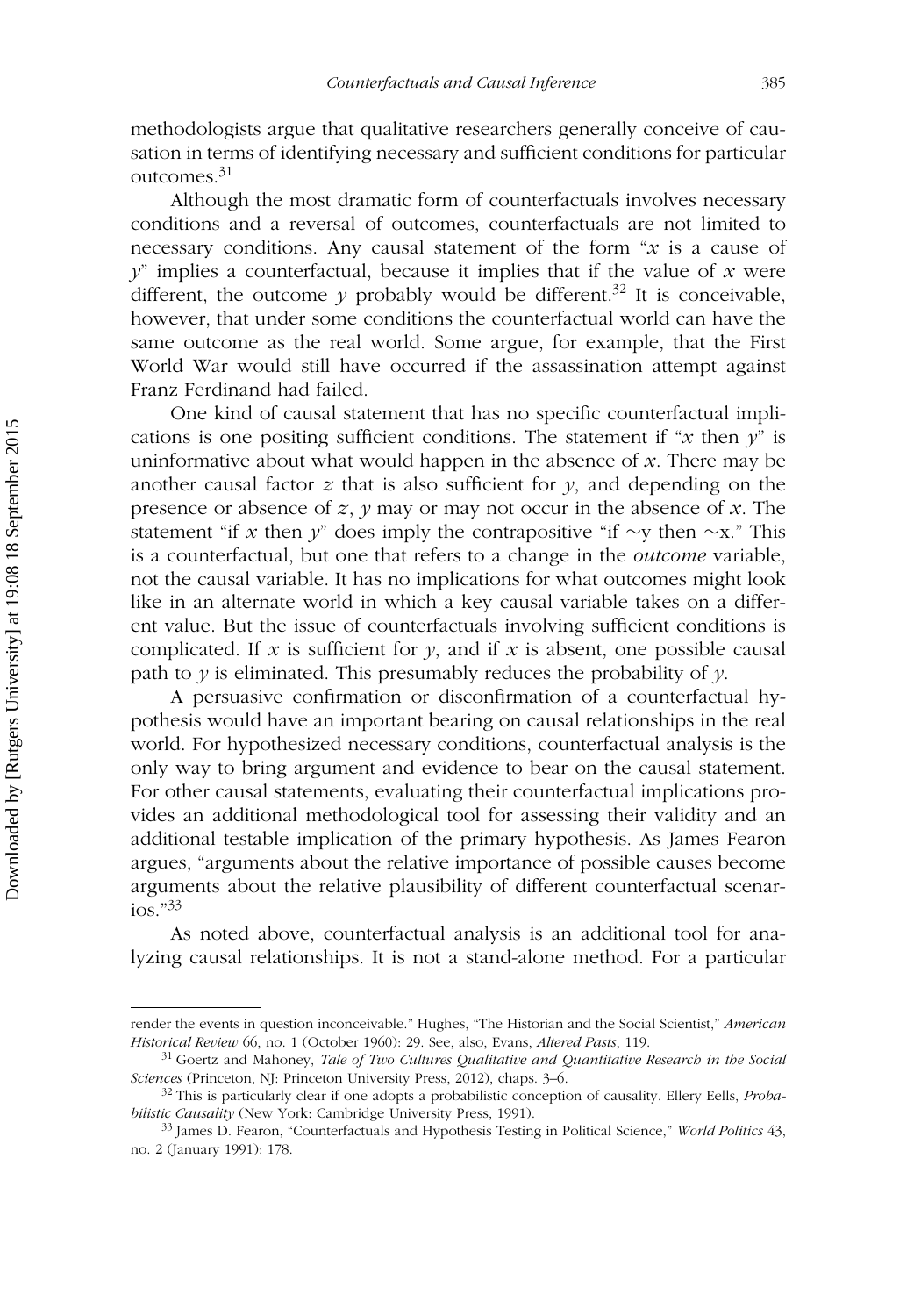historical case, counterfactual analysis needs to be combined with process tracing. It should also be combined, wherever possible, with the comparative method. If another historical case closely resembles the parallel world generated by a minimal-rewrite counterfactual in this case, it should be employed. That is a big "if," however, and one argument for the use of counterfactuals to assess causation is the absence of comparable cases.

One should not necessarily infer that if a small counterfactual change in a causal variable would lead to a substantial change in the outcome, then the causal variable in question is necessarily the "most important" cause of the outcome. This caution applies even in the case of necessary condition counterfactuals. Evaluating the relative weights of causal variables when they include necessary conditions raises difficult analytic issues. There may be other necessary conditions earlier on the causal chain leading to the outcome; sufficient conditions may play a critical role; and there may be multiple causal paths that could lead to the outcome.<sup>34</sup> A potentially gamewinning pass might be dropped in the end zone near the end of the game, or the coach may make a controversial call, but there are usually countless actions earlier in the game that help explain the outcome. The last link in a causal chain is not always the most important.

Counterfactual analysis is often seen as a tool to support a contingent and anti-determinist world view. This is a central theme in Ferguson's essay, subtitled "Toward a 'Chaotic Theory' of the Past."<sup>35</sup> Jeremy Black states that his focus is on "the role of counterfactualism in demonstrating the place of contingency" and the limitations of determinist accounts. He subsequently argues that "Counterfactualism... is centrally linked to contingencies and conjunctures" and to human agency.<sup>36</sup> Similarly, Gavriel Rosenfeld argues that "alternate history is inherently anti-deterministic."<sup>37</sup> This helps to explain why many structuralists like E. H. Carr are so hostile to counterfactuals.

True, arguments about contingency draw strong support from a demonstration that an easily imaginable change in political leadership or key events would likely have led to a different outcome. Richard Ned Lebow, for example, argues that the First World War would almost certainly not have occurred without the assassination of the archduke and concludes that the war was contingent rather than inevitable or structurally determined.<sup>38</sup> It is

<sup>34</sup> On multiple causal paths, see Goertz and Mahoney, *A Tale of Two Cultures*; Jack S. Levy, "The 'Paths-to-War' Concept," in *What Do We Know about War*? 2nd ed., ed. John A. Vasquez (Lanham, MD: Rowman & Littlefield, 2012), 281–90.

<sup>35</sup> Ferguson, "Virtual History."

<sup>36</sup> Jeremy Black, *What If? Counterfactualism and the Problem of History* (London: Social Affairs Unit, 2008), vii, 10.

<sup>37</sup> Rosenfeld, *World Hitler Never Made*, 6.

<sup>&</sup>lt;sup>38</sup> Richard Ned Lebow, "Contingency, Catalysts, and Nonlinear Change: The Origins of World War I," in *Explaining War and Peace*, ed. Goertz and Levy, 85–111; Lebow, *Forbidden Fruit*, chap. 3.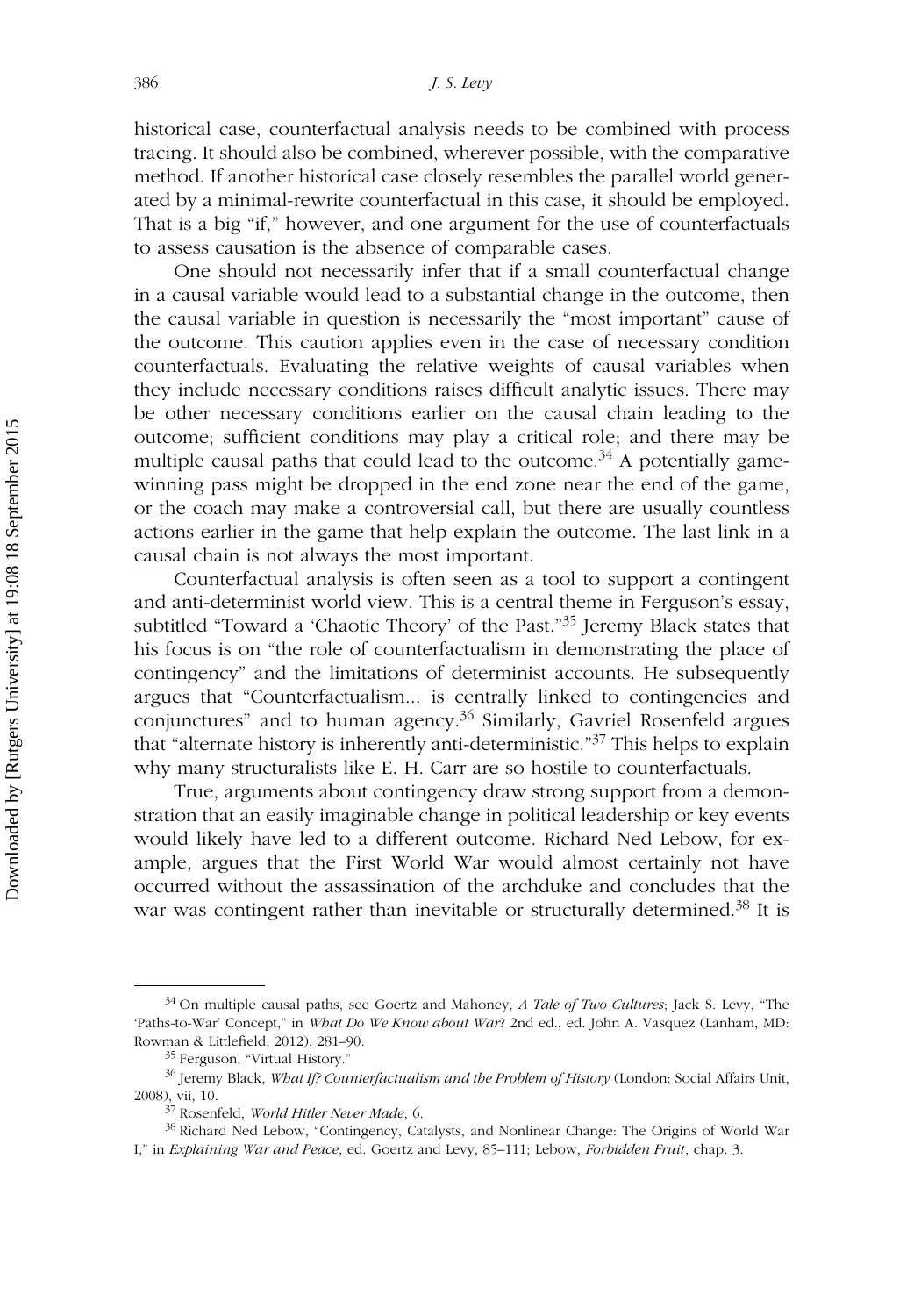also true, however, that determinist arguments positing that a particular outcome was driven by structural and social forces derive strong support from a counterfactual analysis that persuasively argues that a different decision or a different leader probably would not have led to a different outcome.<sup>39</sup> Although the best candidates for counterfactual antecedents are those involving manipulations of contingent causal variables, this does not necessarily imply that the counterfactual outcome would deviate from the observed real-world outcome. That can only be determined by a rigorous and systematic counterfactual analysis. Contingency in antecedents does not necessarily imply contingency in consequents.

In fact, many serious applications of counterfactual methodology have concluded that the counterfactual world would not have been different. In his widely praised but contested counterfactual analysis of an Al Gore presidency in 2000, Frank Harvey argues that a Gore administration, like the Bush administration, would probably have gone to war in Iraq. Harvey uses this finding to question arguments for contingency and for the causal importance of George W. Bush in Iraq War decision making.<sup>40</sup> Paul Schroeder rejects the argument of Lebow and others that the First World War was contingent by arguing that the changes necessary to avoid the First World War were too many in number and too difficult to implement. $41$ 

Schroeder's counterfactual analysis departs from the standard method of asking whether a different outcome might have resulted from small changes in the real world. Instead, he analyzes the stability of an outcome by exploring its sensitivity to a range of variations in its antecedents. He basically asks the question of the conditions that would have been necessary for alternative outcomes to occur. This is an equally valid form of counterfactual analysis and a useful contribution to historical understanding.<sup>42</sup>

Those who emphasize contingency and those who emphasize the primacy of structures and social forces often reach diametrically opposed conclusions from their respective counterfactual analyses of the same historical cases. This is precisely what Carr warned about when he argued that counterfactuals are too speculative and self-serving to be analytically useful. To overcome these concerns, discipline counterfactual analysis, and prevent it from deteriorating into a "literature of the imagination," we need to develop

<sup>&</sup>lt;sup>39</sup> For this reason it is quite problematic to define counterfactuals as changes that lead to different outcomes, as Evans does in *Altered Pasts*, xv.

<sup>40</sup> Frank P. Harvey, *Explaining the Iraq War: Counterfactual Theory, Logic, and Evidence* (New York: Cambridge University Press, 2012).

<sup>41</sup> Schroeder, "Embedded Counterfactuals."

<sup>42</sup> See also Charles Maier, "Wargames: 1914–1919," *Journal of Interdisciplinary History* 18, no. 4 (Spring 1988): 821; Martin Bunzl, "Counterfactual History: A User's Guide," *American Historical Review* 109, no. 3 (June 2004): 857.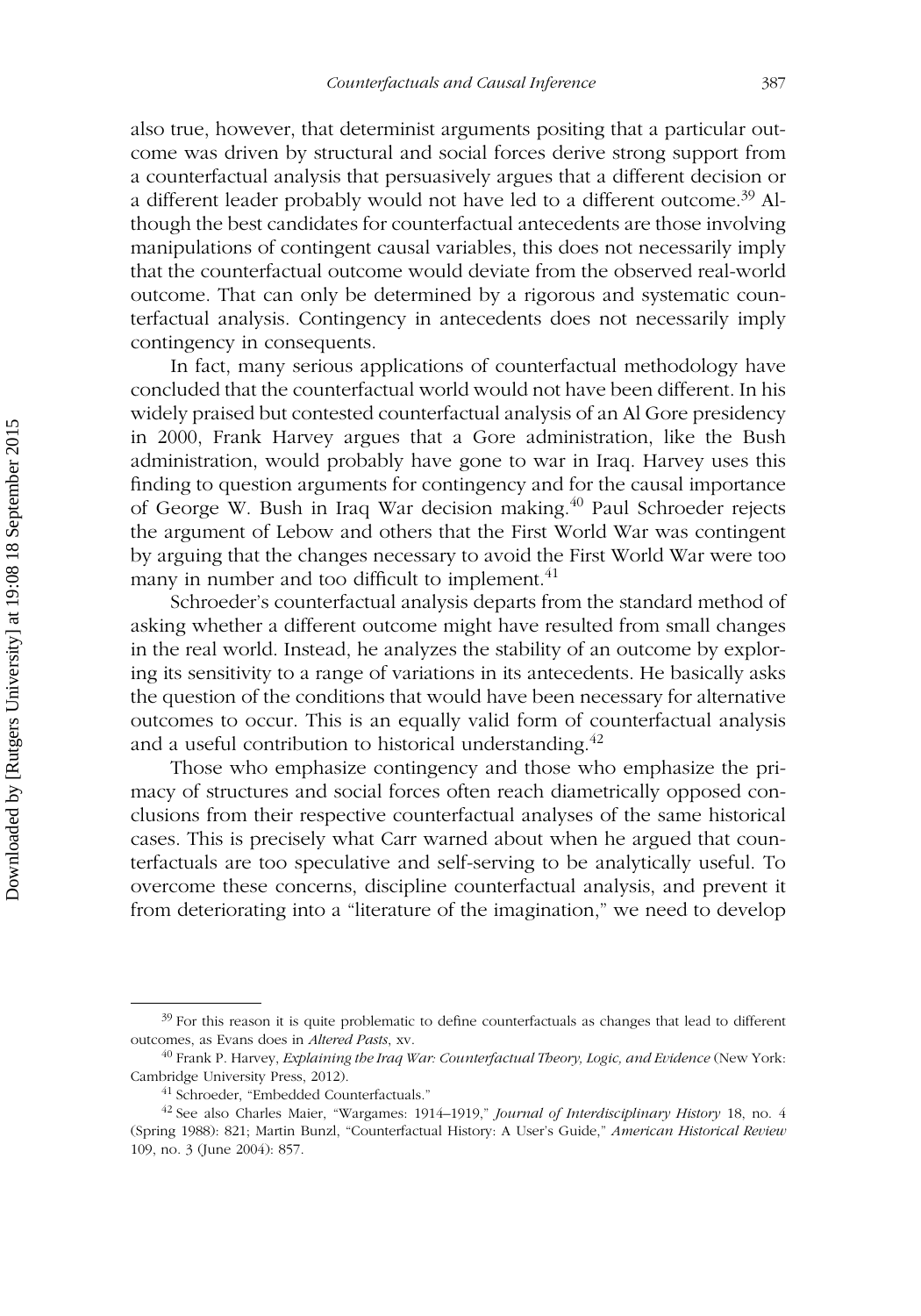a rigorous set of criteria, or best practices, for evaluating the scientific legitimacy and utility of idiographic counterfactuals.<sup>43</sup>

## CRITERIA FOR EVALUATION

Counterfactual propositions have the same logical structure as conventional theoretical explanations or historical interpretations. They have initial conditions (the counterfactual antecedent), hypothesized consequences (the counterfactual consequent), and a theoretical generalization or causal path that explains the linkage between the antecedent and the consequent. The criteria for evaluating a counterfactual proposition are similar to those for evaluating any theoretical proposition: conceptual clarity, logical consistency, falsifiability, consistency with well-established theories and empirical generalizations, empirical scope, number and diversity of observable implications, and parsimony, among others. $^{44}$  In addition, in an idiographic counterfactual, the antecedent and the path from which it emerges from the real world must be plausible.

Philip E. Tetlock and Aaron Belkin were the first to systematically incorporate these criteria into rules for counterfactual analysis. $45$  These rules include clarity, logical consistency or cotenability, historical consistency (the minimal-rewrite rule), consistency with well-established theoretical laws and statistical generalizations, and "projectability." Subsequent scholars have generally adopted these rules, with some modifications, and suggested some additional criteria: the need for sensitivity to second-order or redirecting counterfactuals and for comparative counterfactual analysis.<sup>46</sup> Here I present a slightly modified, reorganized, and expanded list of criteria.

#### Clarity

The analyst must clearly specify the counterfactual antecedent, consequent, the causal path and mechanisms linking the two, and the nature of the relationship (deterministic or probabilistic). If there are several causal paths through which the antecedent might lead to the consequent (counterfactual equifinality), or if the antecedent might lead to several possible consequents (counterfactual multifinality), those should be identified.

Although the general counterfactual statement that "if *x* were different, *y* would have been different" is helpful in differentiating the counterfactual

<sup>43</sup> On literature of the imagination, see Hawthorn, *Plausible Worlds*, 167.

<sup>44</sup> Carl G. Hempel, *Philosophy of Natural Science* (Englewood Cliffs, NJ: Prentice-Hall, 1966).

<sup>45</sup> Tetlock and Belkin, "Counterfactual Thought Experiments," 16–31.

<sup>46</sup> Lebow, *Forbidden Fruit*, chap. 2; Jack S. Levy, "Counterfactuals and Case Studies," in *The Oxford Handbook of Political Methodology*, ed. Box-Steffensmeier, Brady, and Collier, 640; [The full citation for the edited volume already appears in fn 30]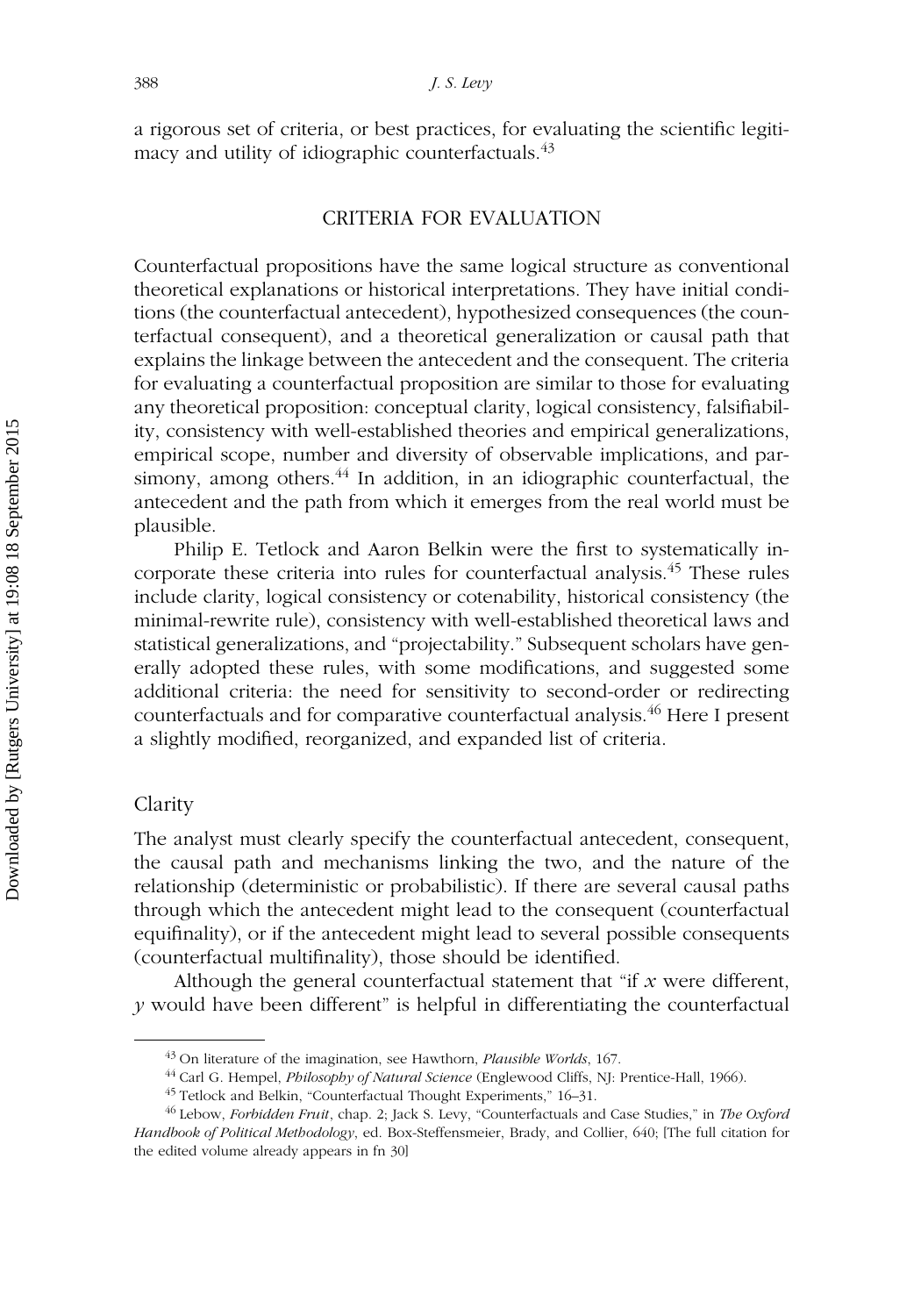world from the real world, we want to know more about the nature and magnitude of those differences. In some cases the differences would seem to be obvious. If condition/event/individual *x* led to war, the necessary condition counterfactual that war would not have occurred in the absence of *x* indicates an unambiguous change in outcomes and constitutes a powerful statement of the causal importance of *x*. Even here, however, greater specificity might be useful.

With respect to the counterfactual world defined by the hypothetical non-assassination of Franz Ferdinand in June 1914, it would make a difference, in terms of Austria-Hungary's response and the likelihood of war, whether this outcome was the result of a missed shot by Gavrilo Princip, a shot by Princip that missed Ferdinand but killed his wife Sophie, no shot by Princip after the explosion of the first bomb on the bridge, or no assassination attempt at all. With respect to the outcome, does the hypothesized absence of war refer to the absence of a local Austro-Serbian war or of a world war, and in the summer of 1914 or during the next several years? How one interprets a counterfactual argument might depend on the precise specification of its antecedent and consequent.

The theoretical utility of a counterfactual, however, is not necessarily a monotonically increasing function of its degree of specificity.<sup>47</sup> The greater the detail in the specification of the antecedent, the less likely it is to occur, undermining the plausibility criterion. Moreover, the probability of multiple outcomes is the product of their individual probabilities, and the probability of a single outcome is the product of the individual probabilities of each of the steps leading to it, so that the probability of a detailed, compound outcome resulting from a long causal chain is fairly small. As Lebow argues, "it is highly unlikely that hypothesized antecedents will produce *specific* consequences at any temporal remove."<sup>48</sup> This suggests that the most useful counterfactuals involve antecedents and consequents with a moderate degree of specificity.

### The Minimal-Rewrite Rule

The assessment of causality—whether through experimental, statistical, comparative, or counterfactual methods—requires the demonstration that any change in the value of an outcome variable can be traced to the effects of a single causal variable or combination of variables and not to confounding variables or extraneous influences. The model research design is an experimental study with random assignment, but that is not feasible for many

 $47$  Specificity would be increased by narrowing the timeframe for the occurrence of an event, identifying multiple consequences or outcomes, or specifying a long causal chain involving many links.

<sup>48</sup> Lebow, *Forbidden Fruit*, 56.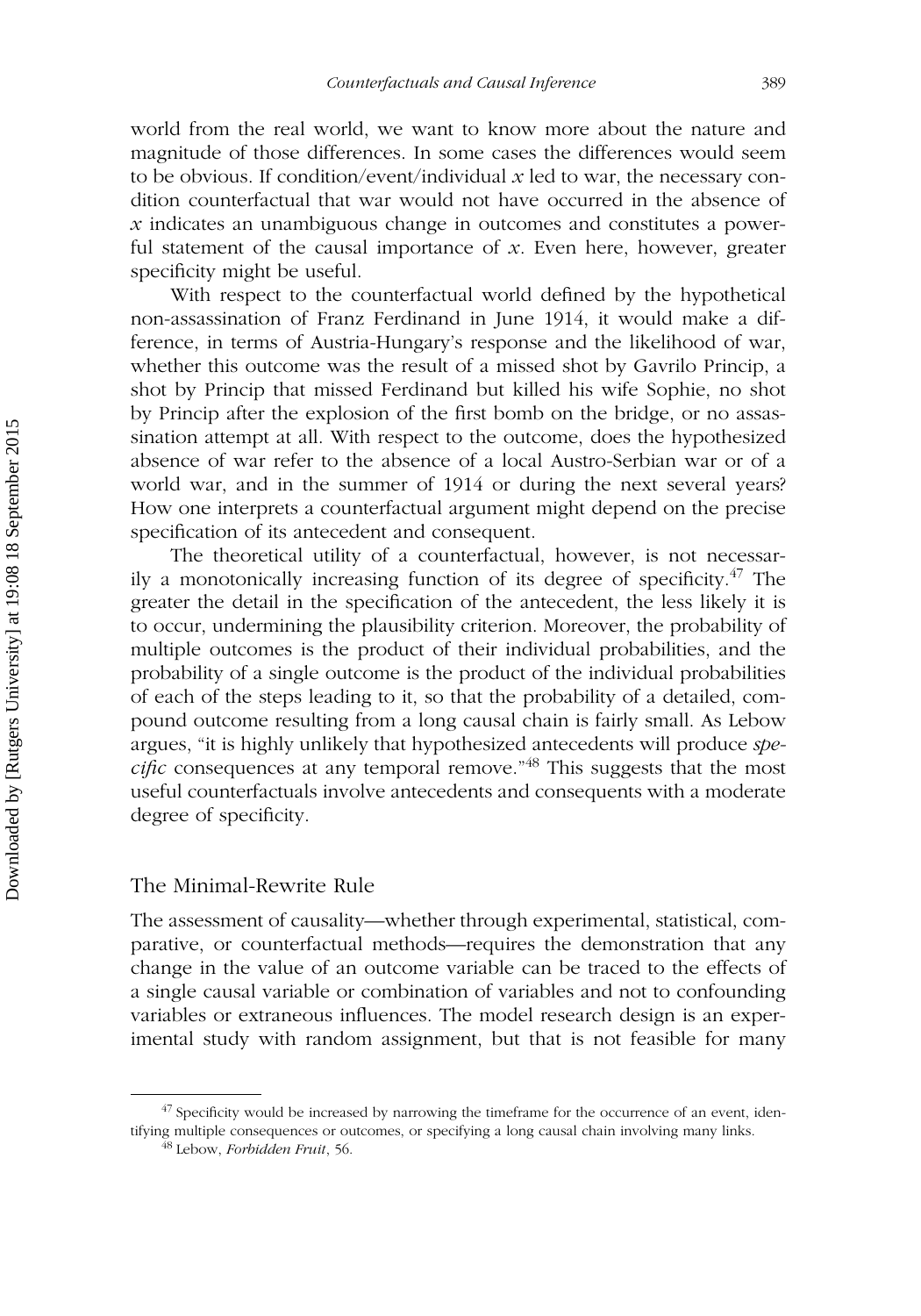research questions. The method of controlled comparison, following John Stuart Mill's methods of agreement and of difference, tries to select carefully matched cases that are similar in every respect but one.<sup>49</sup> Quantitative matching methods follow a similar logic.<sup>50</sup> Ideally, counterfactual analysis should do the same.<sup>51</sup> As Weber argued, counterfactual analysis should make as few changes as possible from the real world. Gregory Hawthorn emphasizes the "closest possible world" test, Tetlock and Belkin suggest the "minimal-rewrite of history" rule, and Martin Bunzl emphasizes "the horizon of possibility."52 Note that the minimal-rewrite rule applies to the antecedent, not to the consequent. Assessing the magnitude of the change in the consequent is the end point, not the starting point, of counterfactual analysis.

Just as Mill's methods, wherein controlled comparison and matching face the difficulty of finding real-world cases that are identical in all respects but one, the method of counterfactual analysis has difficulty identifying counterfactual antecedents that are identical to the real world in all respects but one. The social world is a highly interconnected system. A change in one variable induces changes in other variables, which then ripple through the system, generating further changes. As Garrett Hardin states, "we can never do merely one thing."<sup>53</sup>

Although "surgical" counterfactuals that change only one factor are ideal types that are never achieved in practice, they can sometimes be approximated.<sup>54</sup> The argument that the First World War would not have occurred in the absence of the assassination of Archduke Ferdinand is an excellent example of a minimal-rewrite counterfactual, given the number of highly contingent events leading to the assassination and how easily the plot could have failed. In fact, the ex ante probability of a failed assassination attempt was undoubtedly greater than that of a successful assassination. This suggests a corollary to the minimum-rewrite rule: the higher the ex ante probability of the occurrence of the counterfactual antecedent, and the lower the ex ante probability of the real world outcome, the better the minimal rewrite.

Another good example of a minimal-rewrite counterfactual is the proposition that if Al Gore rather than George W. Bush had been US president in 2003, the United States would not have invaded Iraq. One has to change

<sup>49</sup> Alexander L. George and Andrew Bennett, *Case Studies and Theory Development in the Social Sciences* (Cambridge, MA: MIT Press, 2005).

<sup>50</sup> Morgan and Winship, *Counterfactuals and Causal Inference*, chap. 4.

<sup>&</sup>lt;sup>51</sup> John Lewis Gaddis argues that counterfactuals are "the historian's virtual equivalent of laboratory experimentation." Gaddis, *The Landscape of History: How Historians Map the Past* (New York: Oxford University Press, 2002), 100. Ingo Rohlfing suggests the minimum-rewrite rule basically uses the counterfactual to re-create Mill's method of difference. Rohlfing, *Case Studies and Causal Inference: An Integrative Framework* (New York: Palgrave Macmillan, 2012), 176.

<sup>52</sup> Weber, *Methodology of the Social Sciences*, chap. III; Hawthorn, *Plausible Worlds*, 31–60; Tetlock and Belkin, "Counterfactual Thought Experiments," 23–25; Bunzl, "Counterfactual History," 857.

<sup>53</sup> Cited in Robert Jervis, *System Effects* (Princeton, NJ: Princeton University Press, 1997), 10.

<sup>54</sup> For "surgical" counterfactuals, see Lebow, *Forbidden Fruit*, 50.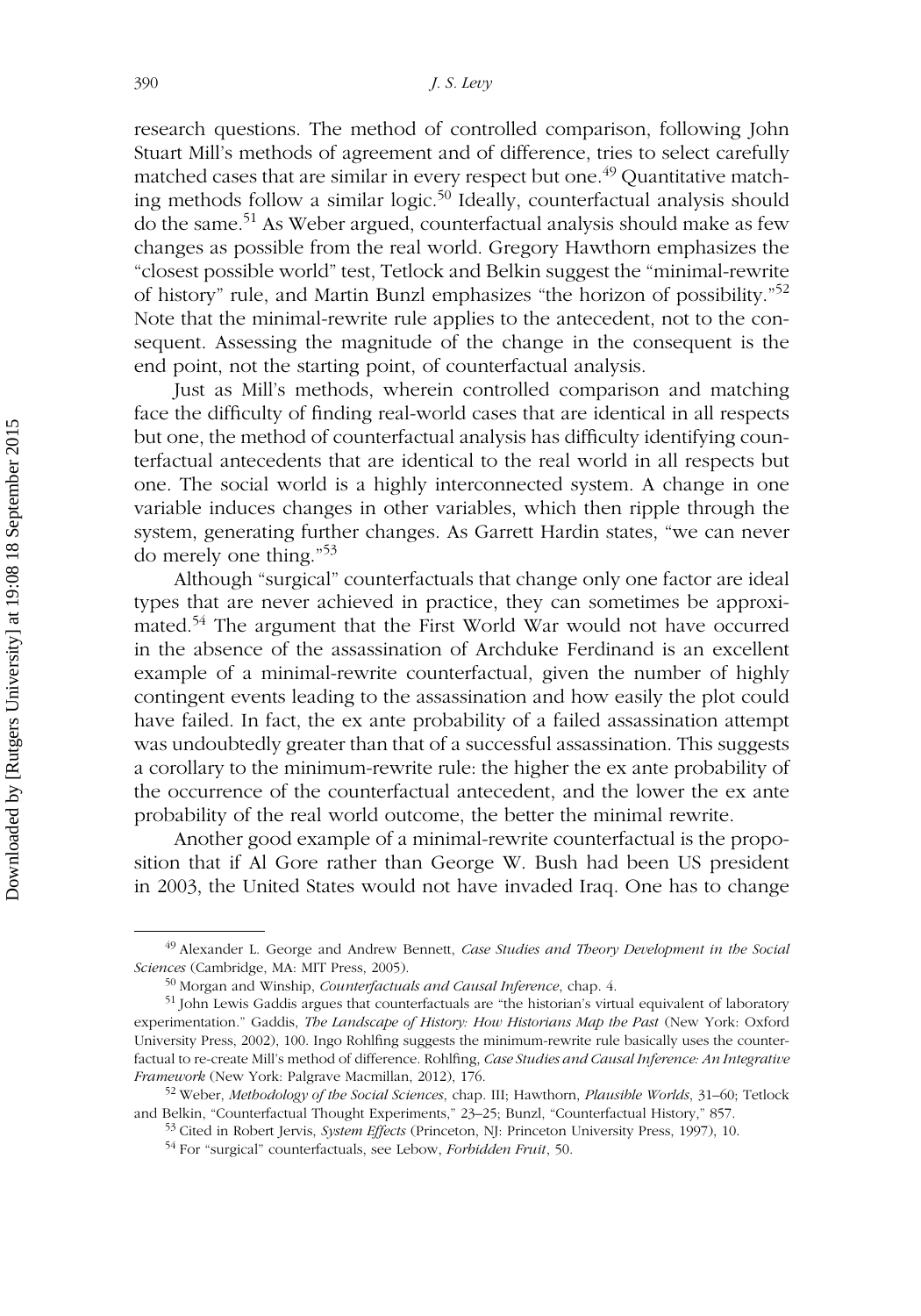very little history to imagine a Gore victory in the 2000 election—just a few hanging chads on the ballots in Florida—to generate this alternative world.<sup>55</sup> Whether a Gore victory would have prevented a war with Iraq is a different and more difficult question. The plausibility of the antecedent and the conditional plausibility of the consequent given the antecedent are two distinct questions.

Many examples of minimal-rewrite counterfactuals involve a change in individual political leaders. Assassinations, deaths in office, and close elections all provide easily imaginable ways to substitute one political leader (and their belief systems, personalities, risk orientations, etc.) for another without changing the structure of the political and economic systems, social attitudes, and system-level structures. Imagining a change in the state's leading decision maker that does not involve changes in other causal variables, and providing a compelling argument that the outcome would or would not have changed, is a useful way of analyzing the causal role of individual leaders.<sup>56</sup> Benajmin Jones and Benjamin Olken, arguing that success or failure of assassination attempts (unlike assassination attempts themselves) is exogenous, demonstrate that successful (but not unsuccessful) assassination attempts statistically affect the likelihood of war and of institutional change, providing strong evidence of the causal role of individual leaders.<sup>57</sup> Similarly, in her study of the impact of threat perception on a leader's intervention strategies and policies, Elizabeth Saunders argues that the shift from the John Kennedy to the Lyndon Johnson presidency was an exogenous event that led to a change in threat perception (from Kennedy to Johnson) but in few other causal variables.<sup>58</sup>

Military battles that historians agree could easily have turned out differently, and especially if they should have turned out differently given the balance of military forces and contemporaries' expectations, are often good candidates for plausible world counterfactuals.<sup>59</sup> Herodotus's counterfactual of a Persian victory over the Greeks at Salamis in 480 BCE is a good example, given the significant numerical superiority of the Persians. For the same reason, a reversal of the "miracle on the Marne" in September 1914, and a German victory, would have been a minimal rewrite of history. Exogenous natural events can also be used as minimal rewrites. Geoffrey Parker argues that in the absence of unexpected shifts in the wind that helped defeat the

<sup>55</sup> For other minimal-rewrite paths to a Gore presidency, see Harvey, *Explaining the Iraq War*, 25; Lebow, *Forbidden Fruit*, 44–45.

<sup>56</sup> Robert Jervis, "Do Leaders Matter and How Would We Know?" *Security Studies* 22, no. 2 (April 2013): 153–79. For a useful application see Harvey, *Explaining the Iraq War*.

<sup>57</sup> Benjamin Jones and Benjamin Olken, "Hit or Miss: The Effects of Assassination on Institutions and War," *American Economic Journal: Macroeconomics* 1, no. 2 (July 2009): 55–87.

<sup>58</sup> Elizabeth N. Saunders, *Leaders at War: How Presidents Shape Military Interventions* (Ithaca, NY: Cornell University Press, 2011), chaps. 4–5.

<sup>59</sup> For examples see Robert Cowley, *What If? The World's Foremost Military Historians Imagine What Might Have Been* (New York: G. P. Putnam's Sons, 1999).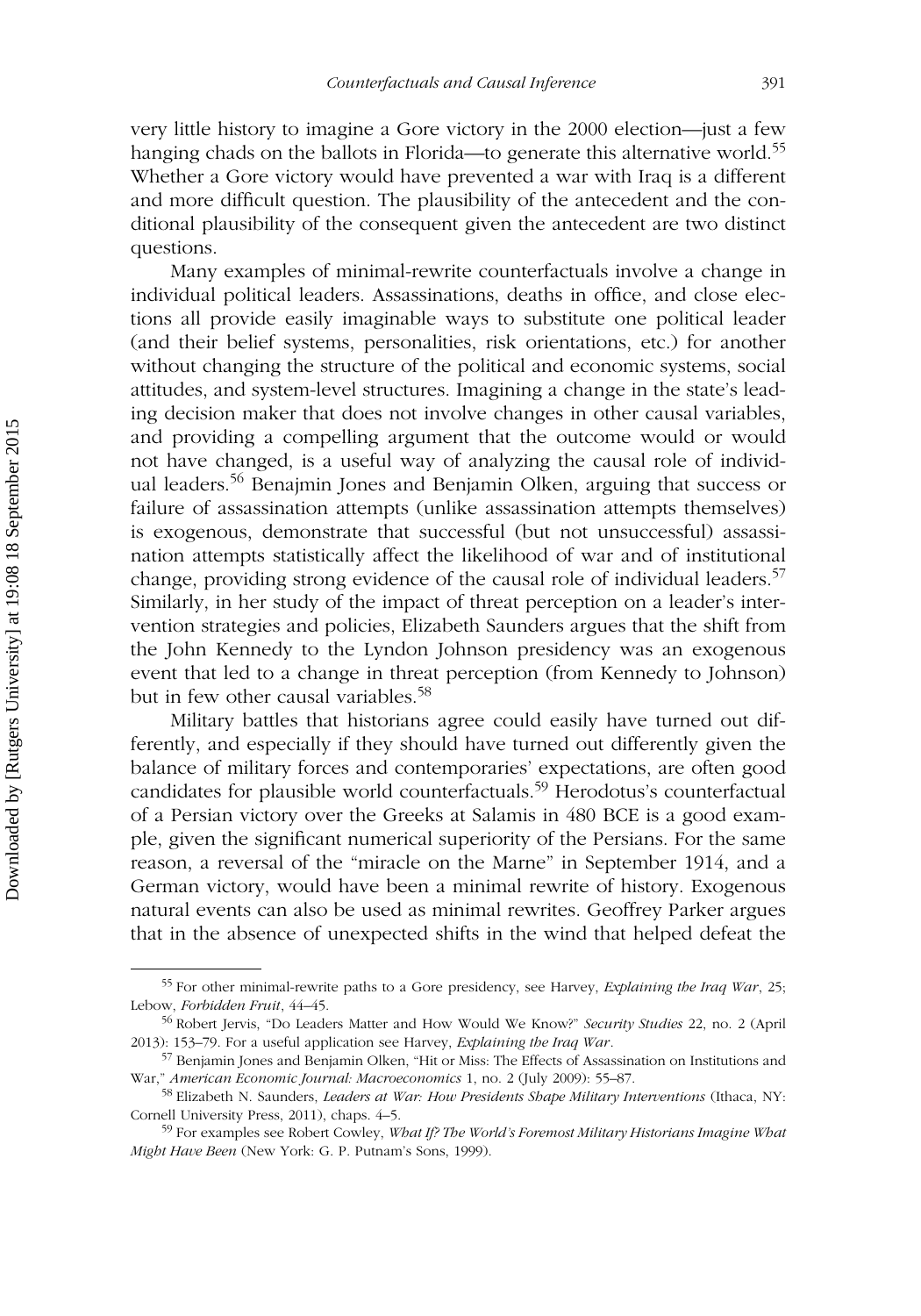Spanish Armada, the war could easily have ended with a Spanish victory and Spanish control over England, at least for a time. $60$ 

Hypothetical changes in the nature of a state's political or economic systems, cultural attitudes, organizational culture, or in the structure of power or wealth in the international system are much less likely to satisfy the minimal-rewrite rule. These structural and cultural characteristics usually emerged gradually over time. If the processes giving rise to them are changed, those changes would have introduced other changes with consequences that would have rippled through the system in unpredictable ways. The counterfactual proposition that the Cold War would not have occurred if the Soviet Union had been democratic is a good example. Whatever it might have taken to create a democratic Soviet Union by 1945, those processes would have changed so many other things that one would be unable to trace the hypothesized absence of the Cold War to democratic institutions and political cultures.<sup>61</sup>

Another approach to the problem of identifying plausible counterfactual worlds focuses on the choice sets of political leaders. Ferguson argues that "we should consider as plausible or probable only those alternatives which we can show on the basis of contemporary evidence that contemporaries actually considered." $62$  As we implied earlier, the closer leaders came to making another choice, the more minimal the rewrite. $63$  Paul Schroeder accepts the criterion of alternatives actually considered but insists that historians also examine "both those possibilities and alternatives contemporaries saw and considered, and those they failed to see at all or to consider seriously." They should ask "What other decisions and actions could the historical actors have made under the existing circumstances" and with what likely consequences?<sup>64</sup>

The analyst must also explain why the option was neglected. If an option was ignored because of an accidental interruption in the flow of information in a system that normally functions smoothly, or because an

<sup>60</sup> Geoffrey Parker, "Repulse of the English Fireships: The Spanish Armada Triumphs, August 8, 1588," in *What If?* ed. Crowley, 139–54.

 $61$  This does not mean that the democratic USSR counterfactual could not be used (as a reviewer suggests) to probe the argument that bipolar systems are inherently unstable. Such an analysis, however, would be more of a miracle counterfactual than a minimal-rewrite counterfactual. It would be used to develop the implications or logic of a theoretical argument rather than to assess causality in this specific

case.<br> $62$  Ferguson, "Virtual History," 86–87. Ferguson imposes the further restriction that these alternatives must not only be considered but also committed to paper. This is too restrictive, because some things are not committed to paper, and some records are lost. Levy, "Counterfactuals and Case Studies," 636–37; Lebow, *Forbidden Fruit*, 48.

<sup>&</sup>lt;sup>63</sup> Giovanni Capoccia and R. Daniel Kelemen suggest that legitimate counterfactuals include "only policy options that were available, considered, and narrowly defeated by relevant actors." Capoccia and Kelemen, "The Study of Critical Junctures: Theory, Narrative and Counterfactuals in Historical Institutionalism," *World Politics* 59, no. 3 (April 2007): 356.

<sup>64</sup> Schroeder, "Embedded Counterfactuals," 159–60, 342.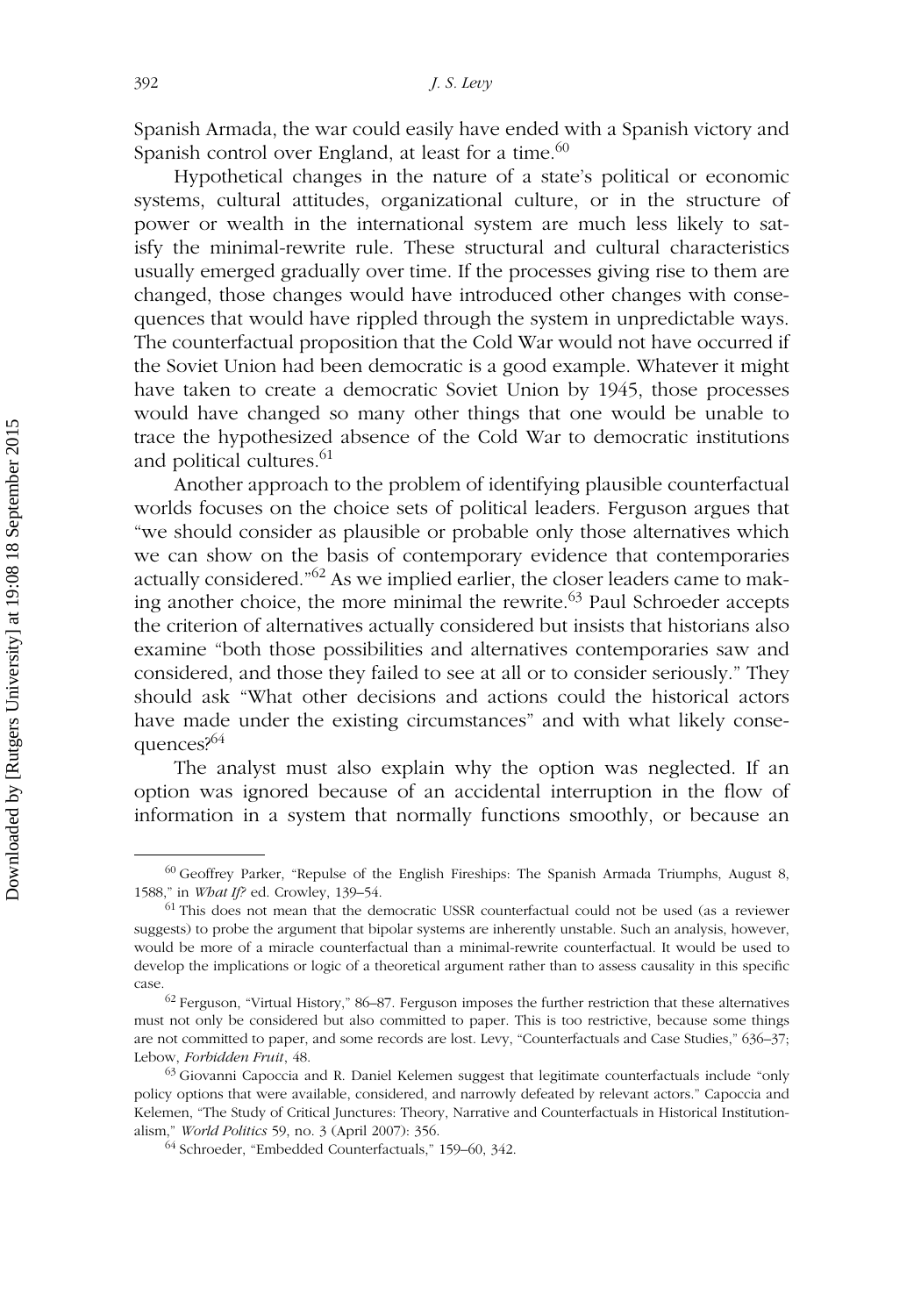erratic and unpredictable leader chose for unclear reasons not to consider that option, then the use of that option as a counterfactual antecedent would qualify as a minimal rewrite. It would not be a minimal rewrite, however, if leaders neglected an option because they believed that the state did not have resources to implement it, that its costs would exceed its benefits, or that they would suffer politically from an adverse domestic reaction.

This scenario is clear in game-theoretic models of interactive decision making. These models explicitly specify what would happen if actors made different choices, how other actors would strategically respond, and the payoffs that each actor would receive for every possible combination of choices. Choices not made, and the sequence of choices that would have followed from them, are "off the equilibrium path," as defined by the criterion of subgame perfect equilibrium. Those choices would not qualify as minimal-rewrite counterfactuals. However, many classes of games have multiple equilibria. These multiple equilibria satisfy the minimal-rewrite criterion for plausible world counterfactuals because the choices that define them leave all actors no worse off.<sup>65</sup>

Some identify a tension between the need for rigorous criteria for counterfactual analysis—particularly the minimum-rewrite and proximity criteria—and the goal of generating historically or theoretically meaningful counterfactuals. Schroeder, for example, argues that "a major counterfactual... will change too much, and a minor one too little, to help us explain what really did happen and why, and why alternative scenarios failed to emerge."<sup>66</sup> Schroeder raises an important point, but he underestimates the extent to which some contingent events can have potentially profound consequences. The examples of the 1914 assassination of the Austrian Archduke and the 2000 US presidential election, along with numerous military contests that could easily have ended differently, suggest that small changes sometimes lead to large consequences. This is also clear in the theoretical literature on critical junctures, positive feedback, and path dependency.<sup>67</sup> Moreover, counterfactual analyses can also contribute to our understanding of particular historical cases if they demonstrate that a different leader or choice would have had little impact on the outcome.

Lastly, there is a neglected benefit of the minimal-rewrite criterion. Merely asking whether a hypothetical antecedent satisfies this criterion can contribute to historical understanding by forcing the investigator to confront

<sup>65</sup> Bueno de Mesquita, "Counterfactuals and International Affairs"; Barry R. Weingast, "Off-the-Path Behavior: A Game-Theoretic Approach to Counterfactuals and Its Implications for Political and Historical Analysis," in *Counterfactual Thought Experiments in World Politics*, ed. Tetlock and Belkin, 230–43.

<sup>66</sup> Schroeder, "Embedded Counterfactuals, 158.

<sup>67</sup> Ruth Berins Collier and David Collier, *Shaping the Political Arena: Critical Junctures, the Labor Movement, and Regime Dynamics in Latin America* (Princeton, NJ: Princeton University Press, 1991); Capoccia and Kelemen, "Study of Critical Junctures."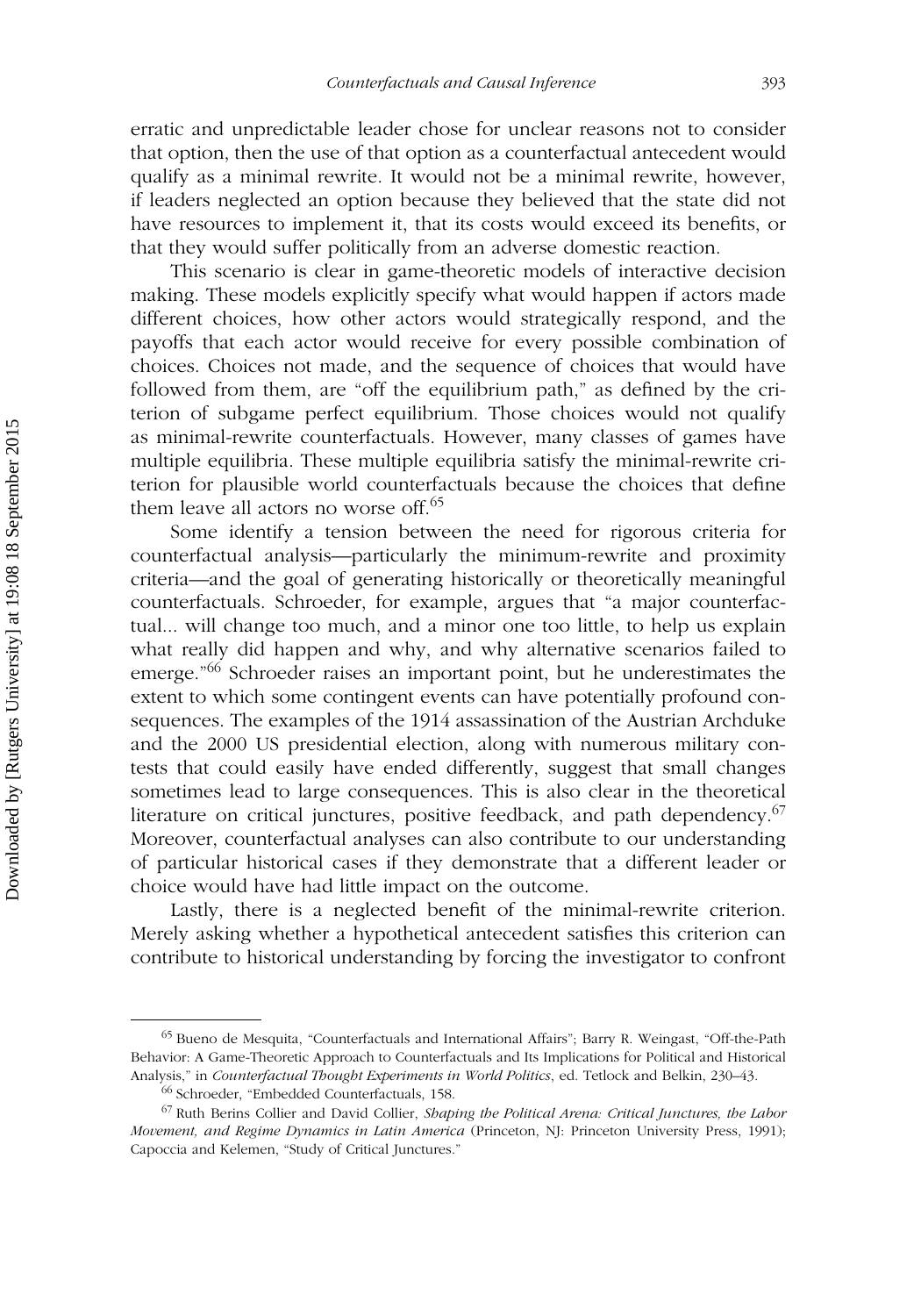new questions about causal connections and interdependencies. For example, the question of whether the United States would have entered the First World War were it not for German submarine warfare, and whether the absence of the latter could be treated as a minimal-rewrite antecedent, raises important questions about German preferences, perceptions, risk propensities, and politics.

## Cotenability

In introducing a counterfactual antecedent and explaining how history would have developed, the analyst must make additional assumptions about what else might change or stay the same, given the interconnectedness of the social world. The election of Al Gore as US president in 2000 would have changed not only the belief systems and personality of the president but also the identity and views of the president's leading advisors and top-level governmental officials, the relationship between the president and the Congress, and possibly other variables as well. The counterfactual analysis would have to make assumptions about these other changes and their potential consequences for US foreign policy and particularly for the key question of the decision (or not) to invade Iraq. These assumptions—labeled "connecting principles" (Goodman) or "enabling" counterfactuals" (Lebow)—are necessary to sustain the primary counterfactual. $68$  These connecting principles should be explicit and consistent with the hypothesized linkages from the real world to the antecedent and from the antecedent to the hypothesized consequent, and with each other. Goodman refers to this requirement of logical consistency as "cotenability."69

The failure to satisfy the cotenability criterion is a common problem in the use of counterfactuals in historical analysis. One widely repeated example is Robert Fogel's pathbreaking attempt to assess the contribution of railroads to American economic development through a quantitative counterfactual analysis of how the American economy would have developed in the absence of railroads. Fogel argues that in the absence of the railroads other technologies (as well as an expanded system of canals) would have developed in their place, including the internal combustion engine and the automobile.<sup>70</sup> Jon Elster points out, however, these assumptions are not internally consistent, because the technology upon which the automobile was based would have allowed for the development of the railroad.<sup>71</sup>

<sup>68</sup> Good, *Fact, Fiction, & Forecast,* 17; [the full citation already appears in footnote 14]

<sup>69</sup> Goodman, *Fact, Fiction, & Forecast*, 15.

<sup>70</sup> Fogel, *Railroads and American Economic Growth*.

<sup>71</sup> Elster, *Logic and Society*, 204–8. It is conceivable that non-technological factors—laws, financial regulations, or political pressure—might have blocked the development of railroads but not of alternative technologies.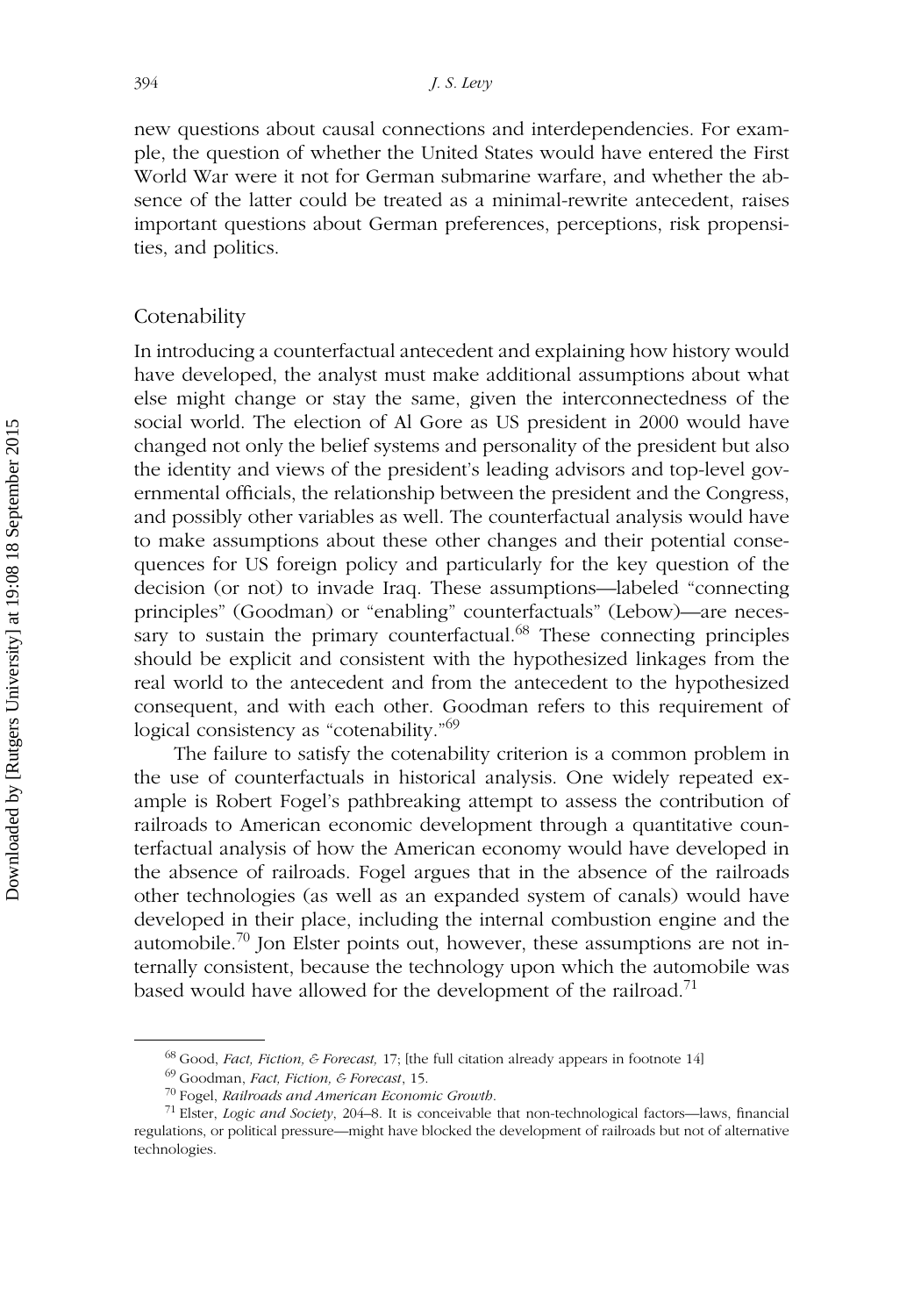## Consistency with Well-Established Theoretical Generalizations

A good counterfactual requires not only a plausible antecedent and an explanation for how it might arise, but also a credible causal path leading from the antecedent to the hypothesized consequent. Given that the counterfactual antecedent never occurred, we have no observations to validate our predictions, so standard empirical methods are not viable. We have information about the initial conditions in the counterfactual world, which are nearly identical to the point of divergence or branching point in the real world. But how do we predict the likely consequences of those initial conditions, given the nearly infinite number of possibilities? The absence of observable empirical data rules out a bottom-up, inductive, process-tracing approach. Theory must play a central role. In the absence of theory there is no constraint on the kinds of counterfactual arguments that might be made, fulfilling Carr's worst fears. As Edgar Kiser and Margaret Levi argue, "If an analyst approaches an historical problem purely inductively... the number of potential counterfactuals is practically infinite."72 These considerations lead J. D. Gould to argue that "what the historian must look for in using counterfactual arguments... is *relevant lawlike statements*." Similarly, the economic historian Fogel argues that "statements about [counterfactuals] can only be justified by hypothetico-deductive systems." Tetlock and Belkin argue that good counterfactuals should be consistent with "well-established theoretical  $\text{laws.}$ "73

Counterfactual analysis is even more of a theory-driven activity than is conventional empirical analysis. As Tetlock and Parker suggest, counterfactuals are "theoretically constructed" rather than "empirically discovered."74 The problem is that we have few well-established laws of international relations. With precious few exceptions, we have, at best, contested theories and probabilistic relationships of modest strength that are conditional and often contextually dependent rather than universal. However, given the aim of explaining a single case and exploring a counterfactual under a specific set of historical conditions, contingent generalizations can often substitute for more general theoretical laws. We can also use a plurality of different theories to substantiate different links in the causal chain, as long as each theory is well established in its own domain and the propositions derived from those theories are reasonably consistent with each other.<sup>75</sup> This represents

<sup>72</sup> Edgar Kiser and Margaret Levi, "Using Counterfactuals in Historical Analysis: Theories of Revolution," in *Counterfactual Thought Experiments in World Politics*, ed. Tetlock and Belkin, 191.

<sup>73</sup> J. D. Gould, "Hypothetical History," *Economic History Review*, 2nd ser., 22, no. 2 (August 1969): 197; Fogel, *Railroads and American Economic Growth*, 246; Tetlock and Belkin, "Counterfactual Thought Experiments," 25–27.

<sup>&</sup>lt;sup>74</sup> Tetlock and Parker, "Counterfactual Thought Experiments," 41n33; Levy, "Counterfactuals and Case Studies," 641.

<sup>75</sup> Rudra Sil and Peter J. Katzenstein, *Beyond Paradigms: Analytic Eclecticism in the Study of World Politics* (New York: Palgrave Macmillan, 2010).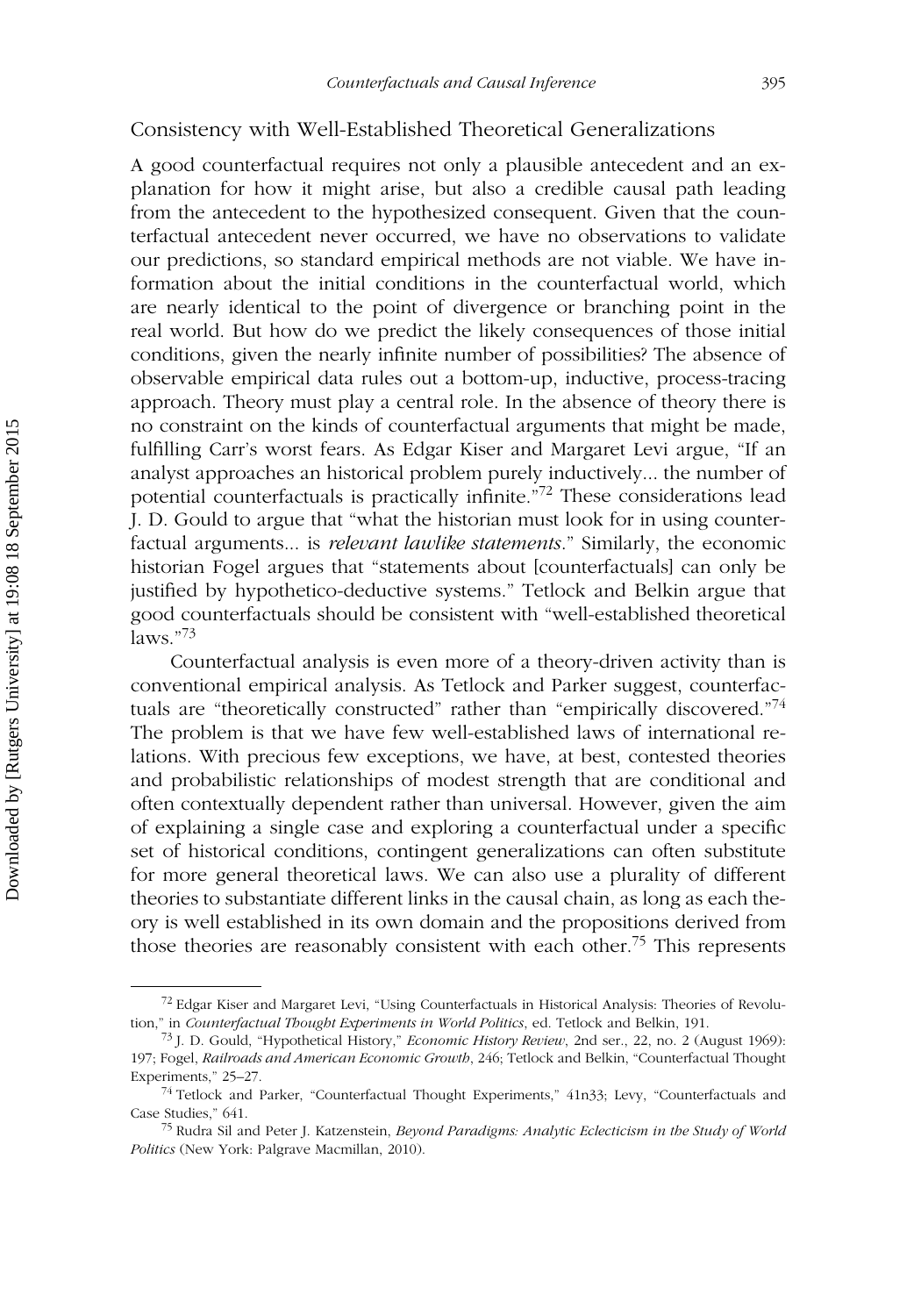a step back from the use of genuine theoretical laws, but recall that even Carl G. Hempel argued that most historical explanations were "explanation sketches" that fall short of a deductive-nomological model.<sup>76</sup>

Tetlock and Belkin identify *consistency with well-established statistical generalizations* and *projectability* as two additional criteria for the evaluation of counterfactuals.77 Each of these criteria, however, is in fact a precondition for the existence of a well-established theoretical generalization. For this reason it is preferable to treat consistency with well-established statistical generalizations and projectability as subsets of the broader category of consistency with well-established theoretical generalizations.

It is necessary, however, to make one modification in this criterion. Although consistency with well-established statistical generalizations is clearly an important criterion by which we can say that a theory is well established, it should not be treated as a necessary criterion for a valid counterfactual argument. It goes too far to say that "counterfactual inferences are justified... if and only if they are embedded in a system of statistical contingency for which we have reasonable evidence."<sup>78</sup> The set of well-established statistical generalizations in security studies, as in many other fields, is relatively limited.<sup>79</sup> What statistical evidence would suffice for validating a counterfactual inference that US president Al Gore would (or would not) have decided to go to war with Iraq in 2003? The conventional wisdom and Harvey's critique are each based on the cumulation of different kinds of evidence, including comparative and single case studies of belief systems, as well as quantitative studies of economic and social trends.<sup>80</sup> Although statistical evidence is often the most compelling, in its absence other forms of evidence can be informative. In some cases, the documentary record leaves traces of what leaders intended to do under various contingencies, though these must be approached critically. Thus I prefer the category of "consistency with the empirical evidence" to the category of consistency with well-established statistical generalizations.

Tetlock and Belkin, adopting Nelson Goodman's concept of projectability, argue that law-like generalizations underlying counterfactual propositions must be able "to predict what will happen in new, hitherto unobserved cases"

<sup>76</sup> Carl G. Hempel, "The Function of General Laws in History," *Journal of Philosophy* 39, no. 2 (January 1942): 42.

<sup>77</sup> Tetlock and Belkin, "Counterfactual Thought Experiments," 27–31.

<sup>78</sup> Robyn M. Dawes, "Counterfactual Inferences as Instances of Statistical Inferences," in *Counterfactual Thought Experiments in World Politics*, ed. Tetlock and Belkin, 304.

<sup>&</sup>lt;sup>79</sup> The existence of statistically based sports analytics that report the probability of the final win/lose outcome at every single point in the game provide a much stronger basis for counterfactual inferences for "what if" events during the game. For football, see http://www.advancedfootballanalytics.com. I thank Paul Poast for alerting me to this source.

<sup>80</sup> On different case study designs, see George and Bennett, *Case Studies and Theory Development*; Jack S. Levy, "Case Studies: Types, Designs, and Logics of Inference," *Conflict Management and Peace Science* 25, no.1 (Spring 2008): 1–18.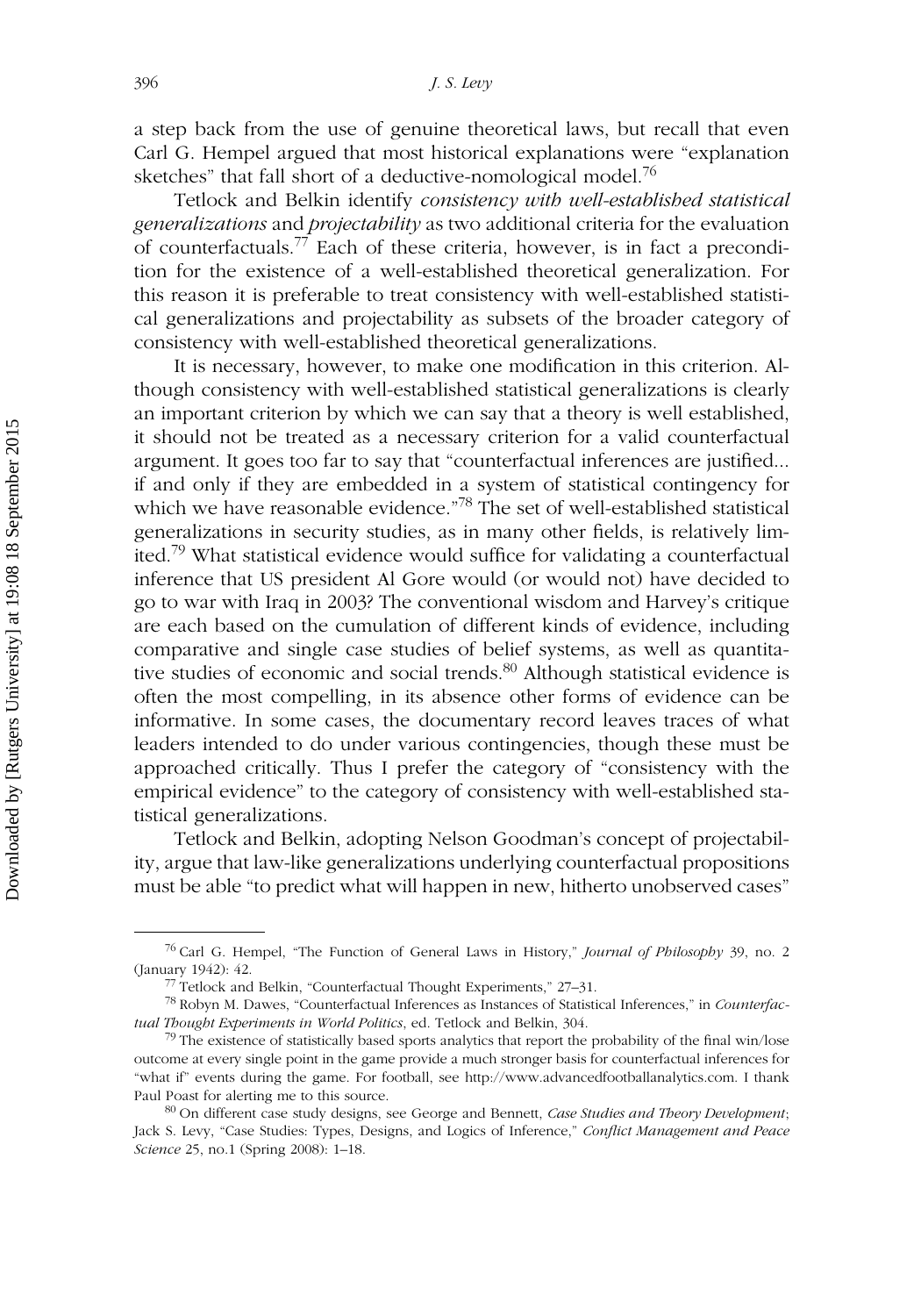and be falsifiable.<sup>81</sup> They go on to say that "counterfactuals that are devoid of testable implications in the actual world leave us marooned in hypothetical worlds of our own subjective making."82 In other words, we cannot support a counterfactual inference with ad hoc theoretical arguments that we construct solely for that specific instance. The theoretical argument underlying the path from the counterfactual antecedent to consequent must have observable implications that can be tested somewhere in the real world. The greater the number and variety of those implications and successful tests, the more confidence we can have in the hypothesized theoretical linkage. $83$ 

### Historical Accuracy

Although Tetlock and Belkin focus their criterion of "consistency with wellestablished historical facts" around the minimal-rewrite rule in assessing the plausibility of the antecedent, historical accuracy is also relevant in evaluating the plausibility of the predicted consequences of the antecedent in the alternative world. $84$  A counterfactual explanation of expected behavior in the hypothetical world begins with the initial conditions defined by the antecedent, which are identical (other than the minimal rewrite) to the conditions in the real world at the point of divergence. These initial conditions include descriptive historical information about individual values, preferences, beliefs, perceptions, and personalities; social and economic conditions; the nature of the political system, key stakeholders and their interests and relative influence, and public attitudes; relationships with friends and adversaries; and system structures. Any analysis of the path from the antecedent to the consequent in the counterfactual world must be consistent with these initial conditions and with plausible arguments (based on theoretical generalizations invoked to support the counterfactual) about how those initial conditions might (or might not) have changed.

Harvey's examination of the likelihood of an Iraq War under a Gore presidency provides a good example of how to bring a wide array of factual information to bear in a rigorous and systematic counterfactual analysis. Harvey analyzes the belief system and personality of Al Gore, the beliefs of his likely political and security advisors, organizational constraints, societal pressures and public opinion, the failures of the US intelligence system, Gore's likely interactions with Saddam Hussein and allied leaders, and other theoretically relevant factors. Harvey's analysis demonstrates that good

<sup>81</sup> For Goodman's concept of projectability, see Goodman, *Fact, Fiction, & Forecast*, chap. 4. Tetlock and Belkin, "Counterfactual Thought Experiments," 30–31 (quotation).

<sup>82</sup> Tetlock and Belkin, "Counterfactual Thought Experiments," 30–31.

<sup>83</sup> Gary King, Robert Keohane, and Sydney Verba, *Designing Social Inquiry* (Princeton, NJ: Princeton University Press, 1994).

<sup>84</sup> Tetlock and Belkin, "Counterfactual Thought Experiments," 23–25.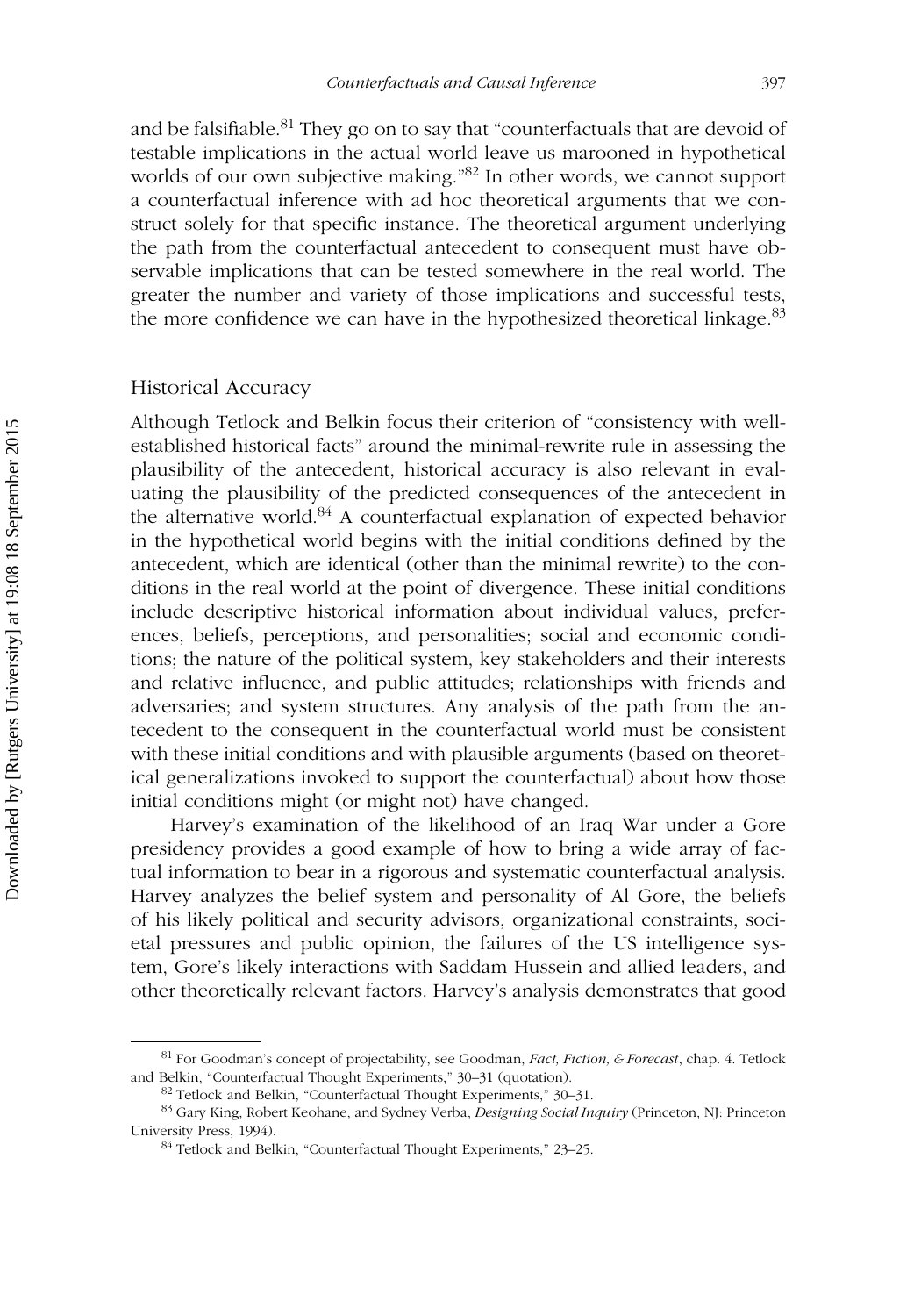counterfactual analysis includes a significant empirical as well as theoretical component.<sup>85</sup> This requires that the analyst be well immersed in the history of the case and in the secondary literature. Earlier I noted Fogel's argument that hypothetico-deductive models, or at least approximations of them, are necessary for counterfactual analysis. Fogel concludes by arguing that these models should be applied "by scholars deeply immersed in the materials of history. Only the scholar who knows what is *unique*, *special*, and *particular* about a given historical problem can successfully adopt powerful general methods to the study of that problem. The casual interloper cannot possess this knowledge."86

## Temporal Proximity

Counterfactuals involve predictions about what would have followed from a change in real-world conditions. Our confidence in the validity of counterfactual predictions is a function of the temporal distance and length of the causal chain from antecedent to consequent. The greater the distance and the longer the causal chain, the greater the number of opportunities for breaks in the causal chain, for other events and processes to intervene and shift history onto a different path, making the final outcome less predictable. As Gould argues, "almost all of the obstacles to accurate prediction grow, some of them exponentially, as the time-horizon is extended."<sup>87</sup> Similarly, Sidney Hook states that "when we draw the line of possible eventuality too far out of the immediate period, the mind staggers under the cumulative weight of the unforeseen."88 These considerations lead Ian Kershaw to argue that historians should use "short-range counterfactuals" rather than engage in an "intellectual guessing-game of looking into some distant future."<sup>89</sup>

Even if each link in a causal chain involves short-term regularities that are well understood and highly predictable, small disturbances, especially if relationships are nonlinear, can reverberate through the system, generate large irregularities, and make it impossible to make anything other than short-term predictions.<sup>90</sup> Fearon illustrates this pattern in his discussion of the dynamics of a very simple system of cellular automata, which produce shortterm regularities but long-term irregularities. These patterns are magnified in more complex social worlds. These considerations lead Fearon to propose a *proximity* criterion for evaluating counterfactuals. He argues that we should

<sup>85</sup> Harvey, *Explaining the Iraq War*.

<sup>86</sup> Fogel, *Railroads and American Economic Growth*, 249.

<sup>87</sup> Gould, "Hypothetical History," 199–200.

<sup>88</sup> Sidney Hook, *The Hero in History: A Study in Limitation and Possibility* (New York: John Day, 1943), 134; cited in Fearon, "Causes and Counterfactuals in Social Science," 66.

<sup>89</sup> Ian Kershaw, *Fateful Choices: Ten Decisions that Changed the World, 1940–1941* (New York: Penguin, 2007), 6.

<sup>90</sup> James Gleick, *Chaos: Making a New Science* (New York: Viking, 1987).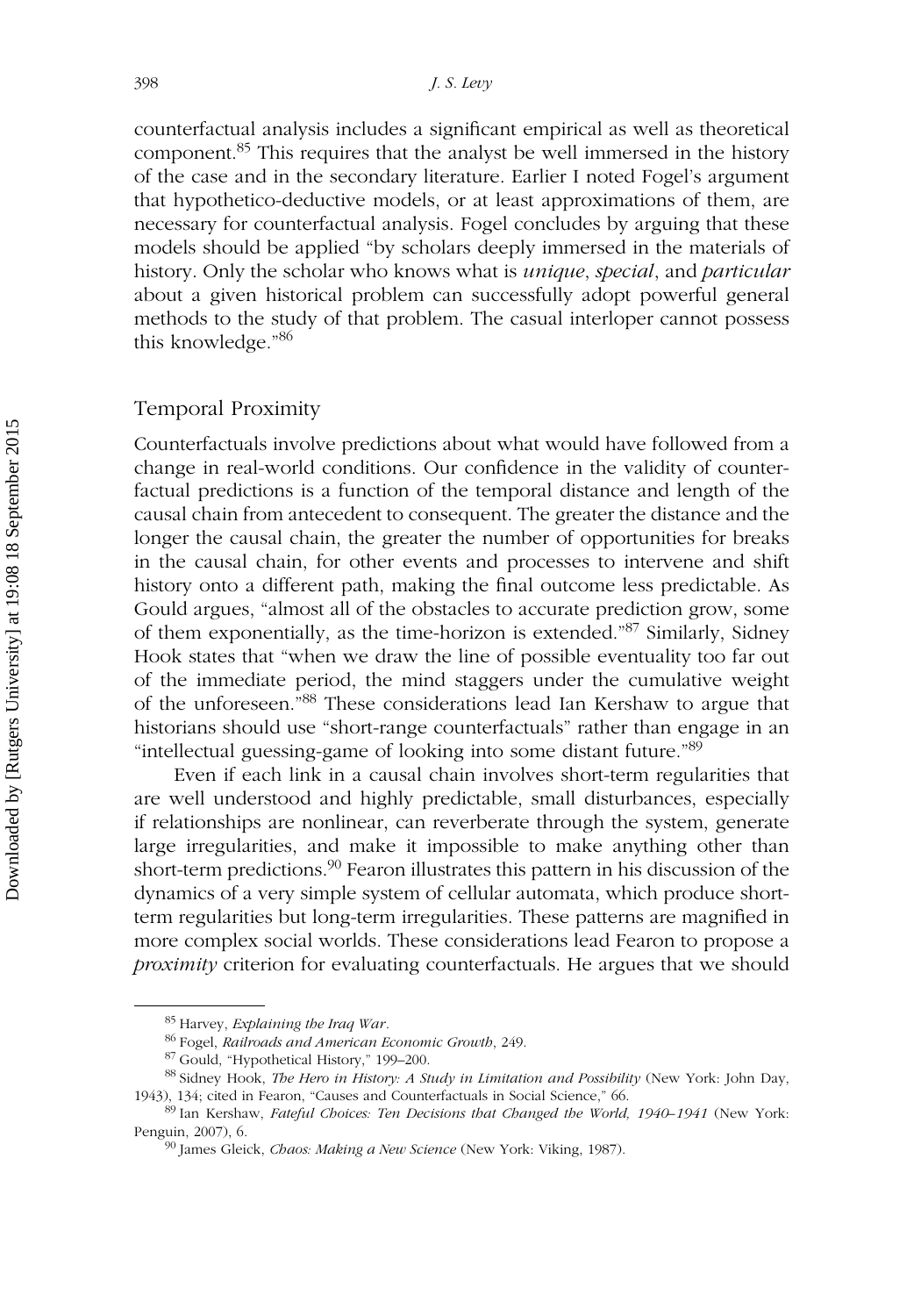evaluate the plausibility of a counterfactual "only where the counterfactuals involve causal mechanisms and regularities that are well understood and that are considered at a spatial and temporal range small enough that multiple mechanisms do not interact, yielding chaos."<sup>91</sup> This does not necessarily rule out counterfactuals involving longer causal chains, but it does require that we acknowledge the much greater uncertainty associated with those outcomes.<sup>92</sup>

## Redirecting Counterfactuals

Long causal chains provide more opportunity for subsequent developments that change the course of history, sometimes leading history back to its original course. Consider a "powder keg" model, in which certain structural conditions and a proximate cause are individually necessary and jointly sufficient to generate a particular outcome.<sup>93</sup> If a specific spark is not present we must ask whether another spark might arise later, either exogenously or through strategic behavior. The "streetcar" metaphor expresses the same idea. It is often argued that an important cause of US escalation in the Vietnam War was the 1965 Vietcong attack on the US military base at Pleiku.<sup>94</sup> McGeorge Bundy, President Kennedy's national security advisor, provided an implicit critique of this argument when he said that "Pleikus are like streetcars; if you miss one, another will come along shortly."<sup>95</sup> Note that the source of the spark could be another unpredictable Vietcong attack or deliberately provocative behavior by the United States to escalate the war under conditions where it could blame its adversary.

Thus the counterfactual analyst must be sensitive to the possibility that an exogenous or endogenous event might return history to its original course. Lebow labels these "second-order counterfactuals."<sup>96</sup> I prefer the term "reversionary counterfactuals" or "redirecting counterfactuals," to focus on events or actions that redirected history back to the path it was on prior to the point of divergence into the counterfactual world and to distinguish them from other kinds of second-order counterfactuals.<sup>97</sup>

<sup>91</sup> Fearon, "Causes and Counterfactuals in Social Science," 66.

<sup>&</sup>lt;sup>92</sup> Some trends, like the value of the overall stock market, are easier to predict over the long term than the short term.

<sup>93</sup> Goertz and Levy, "Causal Explanation, Necessary Conditions, and Case Studies," 36–39.

<sup>&</sup>lt;sup>94</sup> In the *Pentagon Papers* the discussion of the American escalation begins with a chapter entitled "Introduction—Pleiku Pulls the Trigger." See Mike Gravel, *The Pentagon Papers: The Defense Department History of United States Decision-making on Vietnam*, vol. III (Boston: Beacon Press, 1971), 286–87.

<sup>95</sup> Quoted in James G. Blight, Janet M. Lang, and David A. Welch, *Vietnam If Kennedy Had Lived: Virtual JFK* (Lanham, MD: Rowman & Littlefield, 2009), 171.

<sup>96</sup> Lebow, *Forbidden Fruit*, 57–58.

<sup>&</sup>lt;sup>97</sup> For "reversionary counterfactuals," see Tetlock and Parker, "Counterfactual Thought Experiments,"19. For "redirecting counterfactuals," see Levy, "Counterfactuals and Case Studies," 680.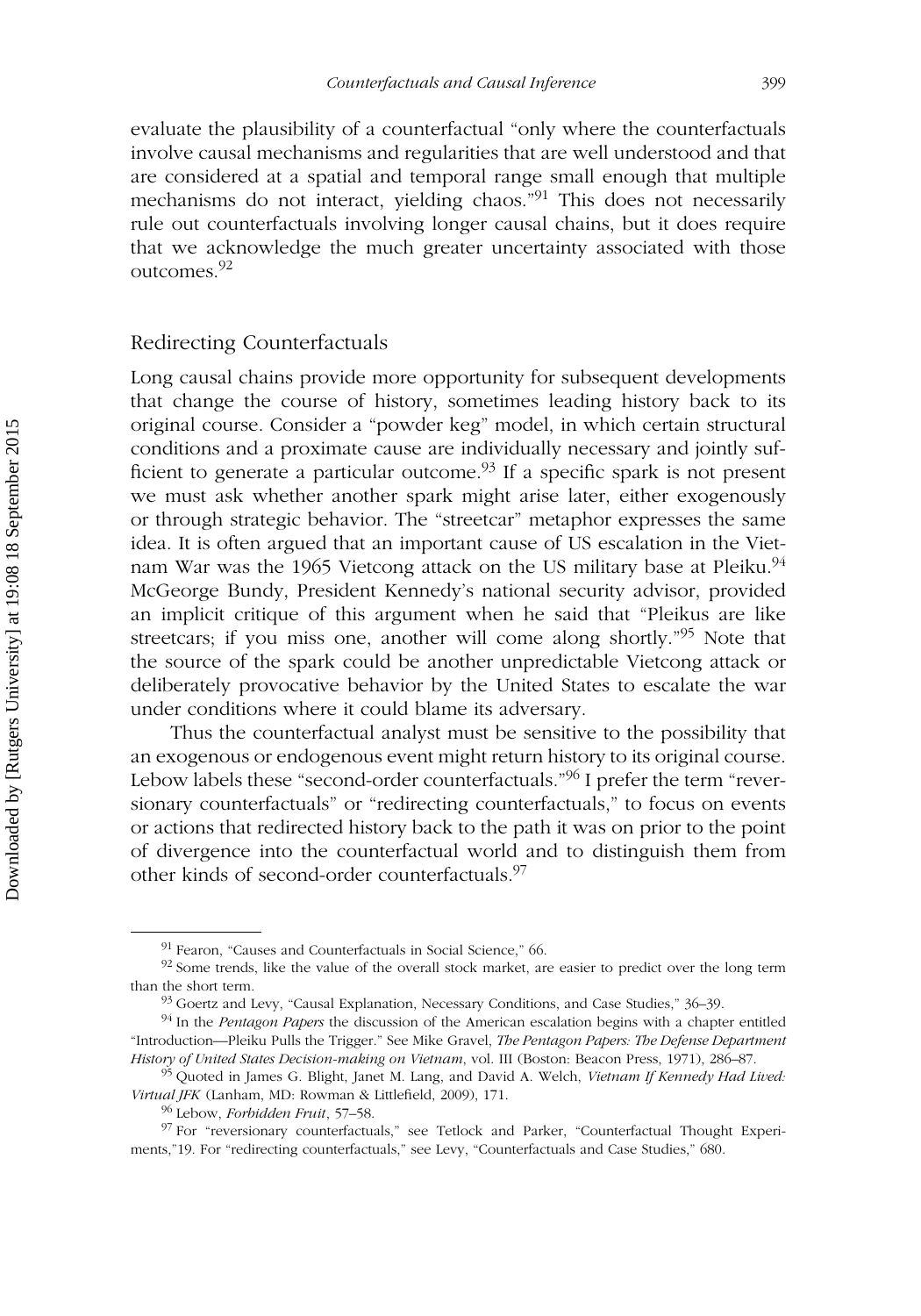We can apply the concept of a redirecting counterfactual to Lebow's argument that in the absence of the assassination of the archduke in 1914, the continued growth in Russian power would have compelled the German military, by 1917, to abandon the Schlieffen Plan and adopt a more defensive strategy. This would have minimized the incentives for a preventive or preemptive war in any subsequent crisis, generated more riskaverse German behavior, and significantly reduced the probability of war.<sup>98</sup> Lebow's vision of the world in 1917 in the absence of the Great War is quite plausible—sufficiently plausible, in fact, that it would have been shared by German military and political elites, who would have been highly motivated to prevent that world from ever arising. The same preventive logic that many scholars (including Lebow) argue were critical in driving the German decision for war in 1914 would have been even more compelling as Russian power continued to grow and as the point of no return approached.<sup>99</sup> In all likelihood, German strategic behavior in response to shifting power would have led the counterfactual world back to the world war of the real world.

## Comparative Counterfactual Analysis

In questioning Lebow's 1914 counterfactual, I am suggesting an opposing counterfactual, one predicting the probability of war rather than peace in the aftermath of a failed assassination attempt in 1914. Who is right? The answer requires a systematic comparative analysis of each of the two counterfactuals, pitting one against the other and based on the criteria outlined above.<sup>100</sup> As Harvey effectively argues, all counterfactual analysis is inherently comparative.<sup>101</sup> Imre Lakatos's conception of a three-cornered test—testing a theory against both the evidence and leading alternative theories—applies to the counterfactual world as well as to the real world.<sup>102</sup>

<sup>98</sup> Lebow, "Contingency, Catalysts, and Nonlinear Change"; Lebow, *Forbidden Fruit*, chap. 3. Lebow's counterfactual includes additional causal paths leading away from war after a failed assassination attempt in 1914.

<sup>99</sup> For factors driving Germany to war, see Fritz Fischer, *Germany's Aims in the First World War* (New York: Norton, 1976), chap. 2; Jack S. Levy, "The Sources of Preventive Logic in German Decision-making in 1914," in *The Outbreak of the First World War: Structure, Politics, and Decision-Making*, ed. Levy and John A. Vasquez (Cambridge: Cambridge University Press, 2014), 139–66.

<sup>&</sup>lt;sup>100</sup> I would begin with the question of whether the factors that combined with shifting power and preventive logic to facilitate the German decision for war in 1914 would have been likely to persist or reoccur in the two or three years after 1914.

<sup>101</sup> Harvey, *Explaining the Iraq War*, chap. 1. Similarly, Goodman argued that "[T]he counterfactual *V* is invalidated not by lack of a law upholding it but by conflict with a more strongly upheld conditional." Goodman, *Fact, Fiction, and Forecast*, 14, 122.

<sup>102</sup> Imre Lakatos, "Falsification and the Methodology of Scientific Research Programs," in *The Methodology of Scientific Research Programs, Philosophical Papers*, vol. 1, by Imre Lakatos, ed. John Worrall and Gregory Currie (New York: Cambridge University Press, 1978), 8–101.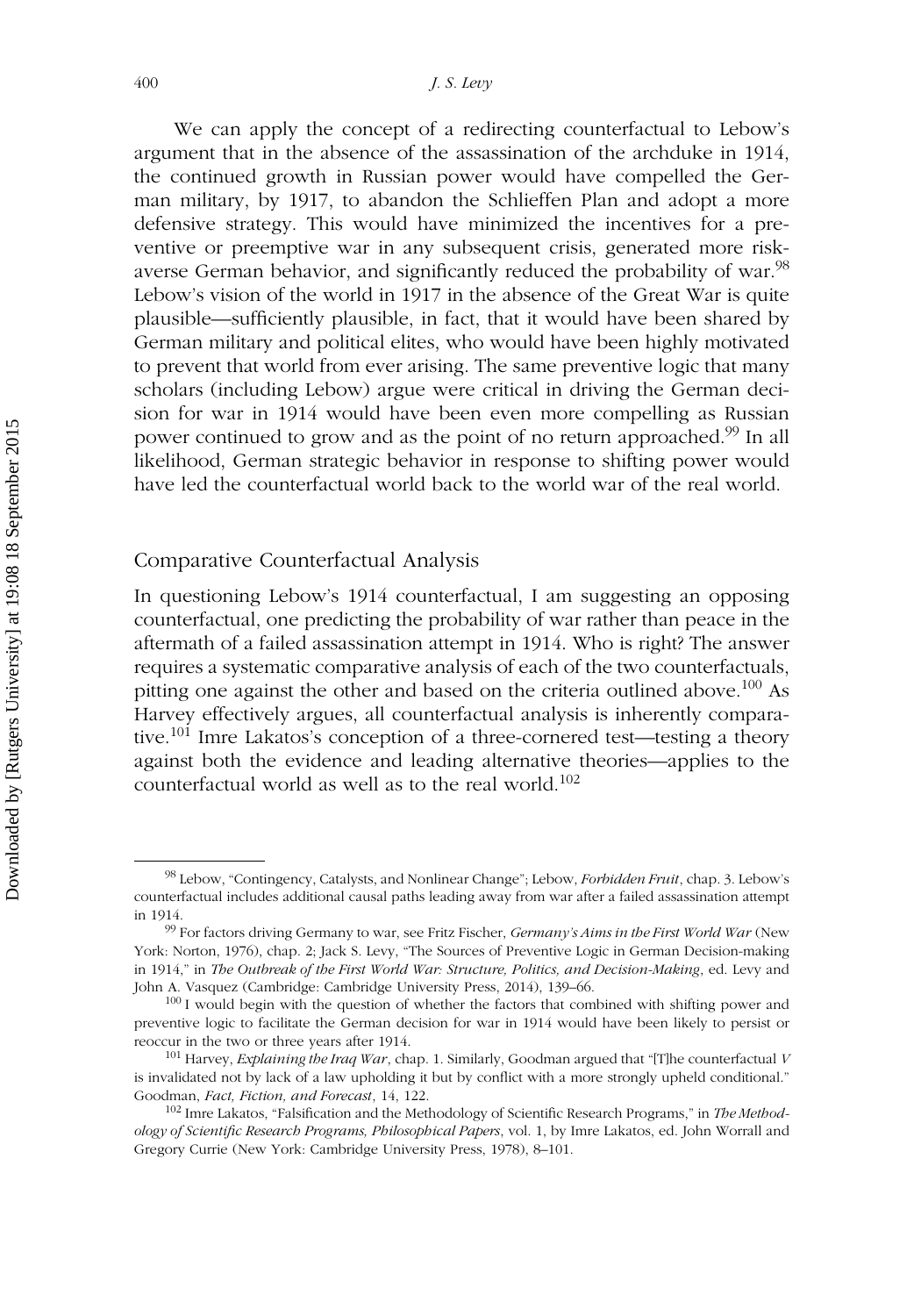## THE ANALYTIC UTILITY OF PLAUSIBLE WORLDS

Counterfactuals serve many useful purposes. I focus on the role of idiographic (historiographical) counterfactuals in case study research, with the primary aim of suggesting how scholars can use counterfactuals, preferably in combination with comparative methods and process tracing, to help validate causal inferences in particular historical episodes. Nearly all causal statements have counterfactual implications. An analysis of the validity of those counterfactual implications is the only within-case way of assessing the validity of causal arguments specifying necessary conditions and a useful additional tool for evaluating other kinds of causal statements. By asking new questions about an historical episode, counterfactual researchers identify additional testable implications of the original causal proposition and bring additional leverage to bear on their historical interpretation. Many debated the causal weight of George W. Bush's beliefs and personality on his decision for war in Iraq, but few thought that an analysis of the belief systems of Gore and his prospective advisors might be relevant for resolving that debate, as Harvey's counterfactual analysis makes clear.<sup>103</sup>

E. H. Carr speaks for many critics in arguing that counterfactual analysis is arbitrary, speculative, self-serving, and consequently non-falsifiable. In the last two decades, however, social scientists and historians have begun to develop standards for evaluating the utility of historiographical counterfactuals in exploring how (and how easily) history could have moved in a different direction and how such knowledge might be used to help explain what actually happened. I build on the existing literature but go beyond it in constructing a revised set of criteria. Those criteria include the clarity of antecedents, consequents, and the causal path(s) linking them; a minimal rewrite of history from the real world to the counterfactual antecedent; cotenability, or logical consistency among secondary counterfactuals necessary to support the primary counterfactual; consistency with well-established theoretical generalizations, including consistency with the empirical evidence and the projectability of the theoretical generalization underlying the counterfactual prediction back to observable real world cases; historical accuracy with respect to the initial conditions at the point of divergence; temporal proximity; sensitivity to redirecting counterfactuals that return history to its original path; and comparative counterfactual analysis.

In specifying these criteria, I am not suggesting that counterfactual analysis in case studies is an easy and straightforward exercise. To the contrary, it is extraordinarily difficult. Social scientists and historians have enough trouble establishing causality in the observable world. In counterfactual analysis, they must do so in a hypothetical world where the full set of initial conditions for the counterfactual argument do not exist and where there is no

<sup>103</sup> Harvey, *Explaining the Iraq War*.